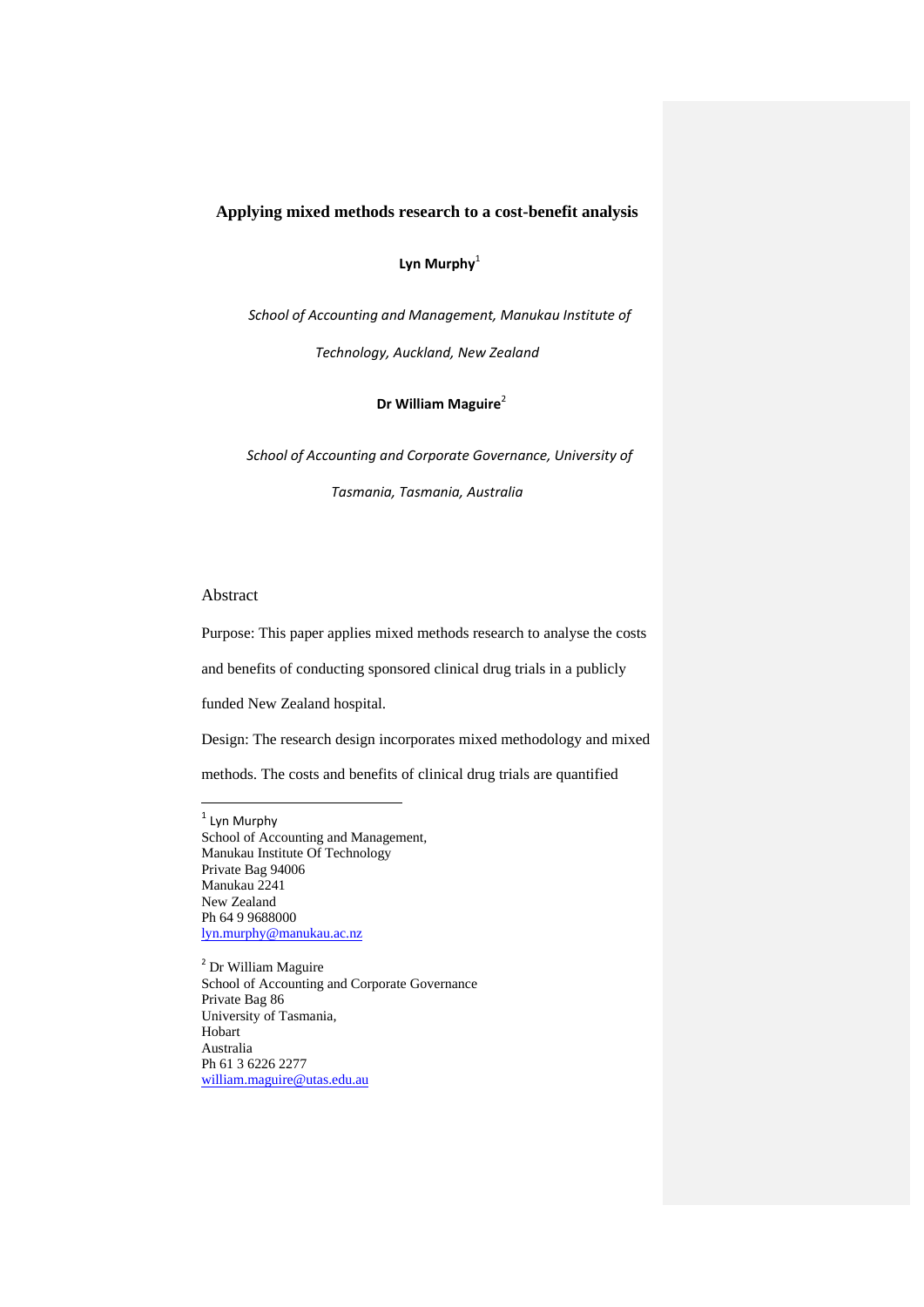using data from a retrospective case-control study. Qualitative focus groups, interviews and semi-structured surveys are used to explore the costs and benefits as perceived by stakeholders.

Findings: Our mixed methods research design enables the analysis of three layers; societal, organisational and personal. Each of these layers reveals different perspectives on sponsored clinical drug trials and the related costs and benefits within a New Zealand public hospital. Value: This paper provides guidance for investigators seeking ways to use both quantitative and qualitative methods to enhance their understanding of research problems.

Keywords: mixed methods, stakeholder analysis, cost benefit analysis, multilevel methods, triangulation, clinical trials

Classification code: I1, H75.

Key Words: mixed methods, research paradigms, triangulation, research design innovations

#### **i. Introduction**

Clinical drug trials are the most reliable way to assess the efficacy and safety of health interventions (Jull, *et al.*, 2005). They provide information for national treatment guidelines on patient management and are required for the approval and registration of new medicines. The evaluation of new pharmaceutical products through clinical drug trials plays an important role in modern evidence-based medical practice. Clinical drug trials follow laboratory testing in cell and animal studies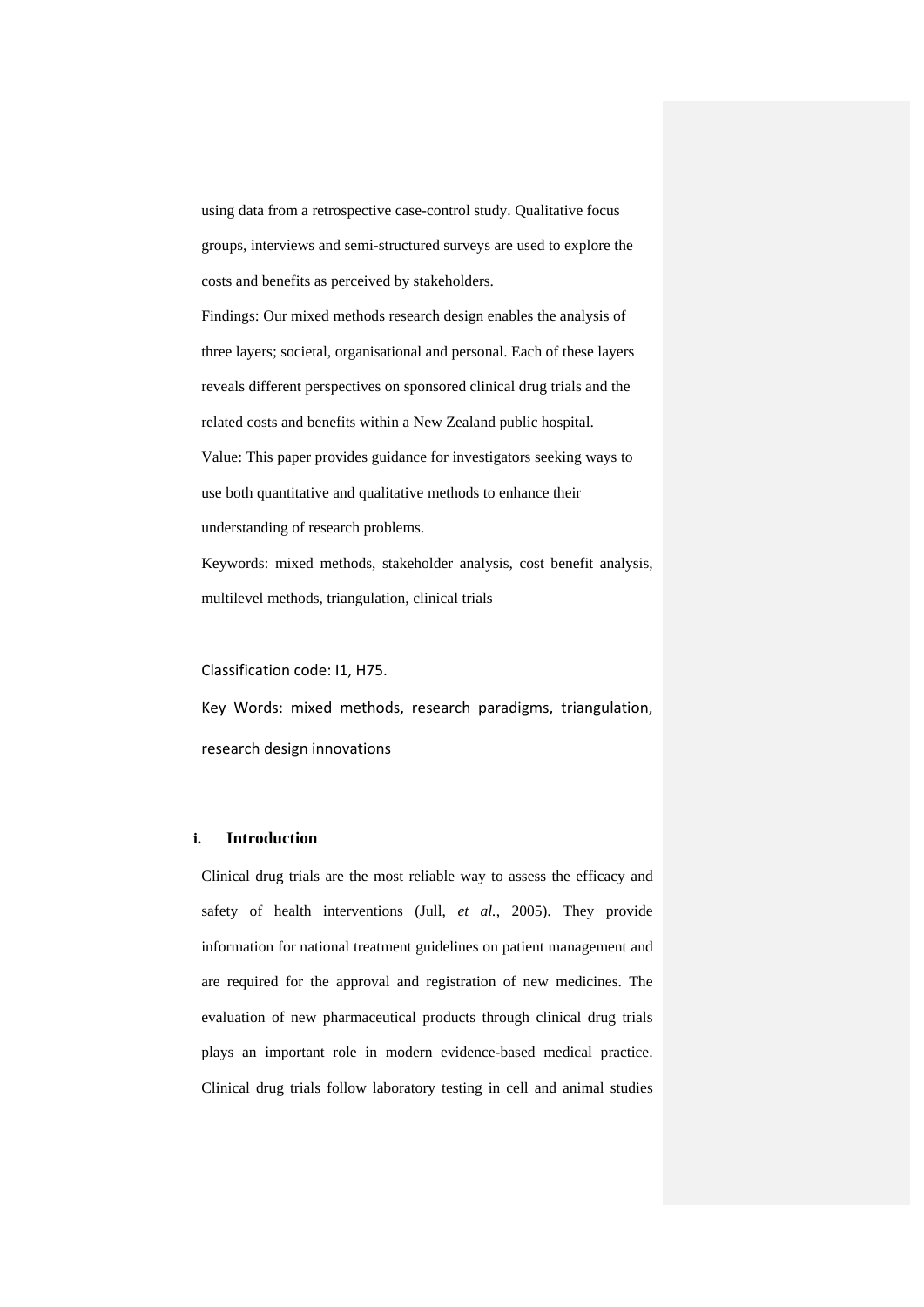and occur in four distinct phases. Phase I trials are the first experiments using a new drug in humans and normally involve healthy participants. These studies are designed to determine how the drug interacts with the human body. They examine the effectiveness of and any side effects associated with the new drug. Information from Phase I studies is used to design Phase II trials. Phase II trials evaluate how well the new drug works and continue to test the safety of the new drug in a larger group of patient volunteers. Phase III studies assess the effectiveness of a new drug as compared with treatments currently being used. Researchers select participants randomly for either a drug trial group or a placebo control group. As these trials involve large numbers of participants and normally occur over a number of years, the costs are higher than earlier trials in this sequence. Phase IV trials are undertaken after a new drug has been approved for use on humans. Researchers continue to gather information about the drug's long term risks or benefits and possible new uses. Data may also be gathered on how the new drug interacts with other medications (Researched Medicines Industry Association of New Zealand, http://www.rmianz.co.nz)

New Zealand has an integrated public health system with twenty-one health boards and eighty-five public hospitals. Publicly funded health care accounts for eighty percent of all health spending. Private spending such as patient copayments for general practitioner visits, prescriptions or insurance, accounts for the remainder (New Zealand Treasury, 2009). Hospital treatment is provided free of charge at public hospitals. This makes the New Zealand health system different from many other countries that conduct clinical trials. In New Zealand, pharmaceutical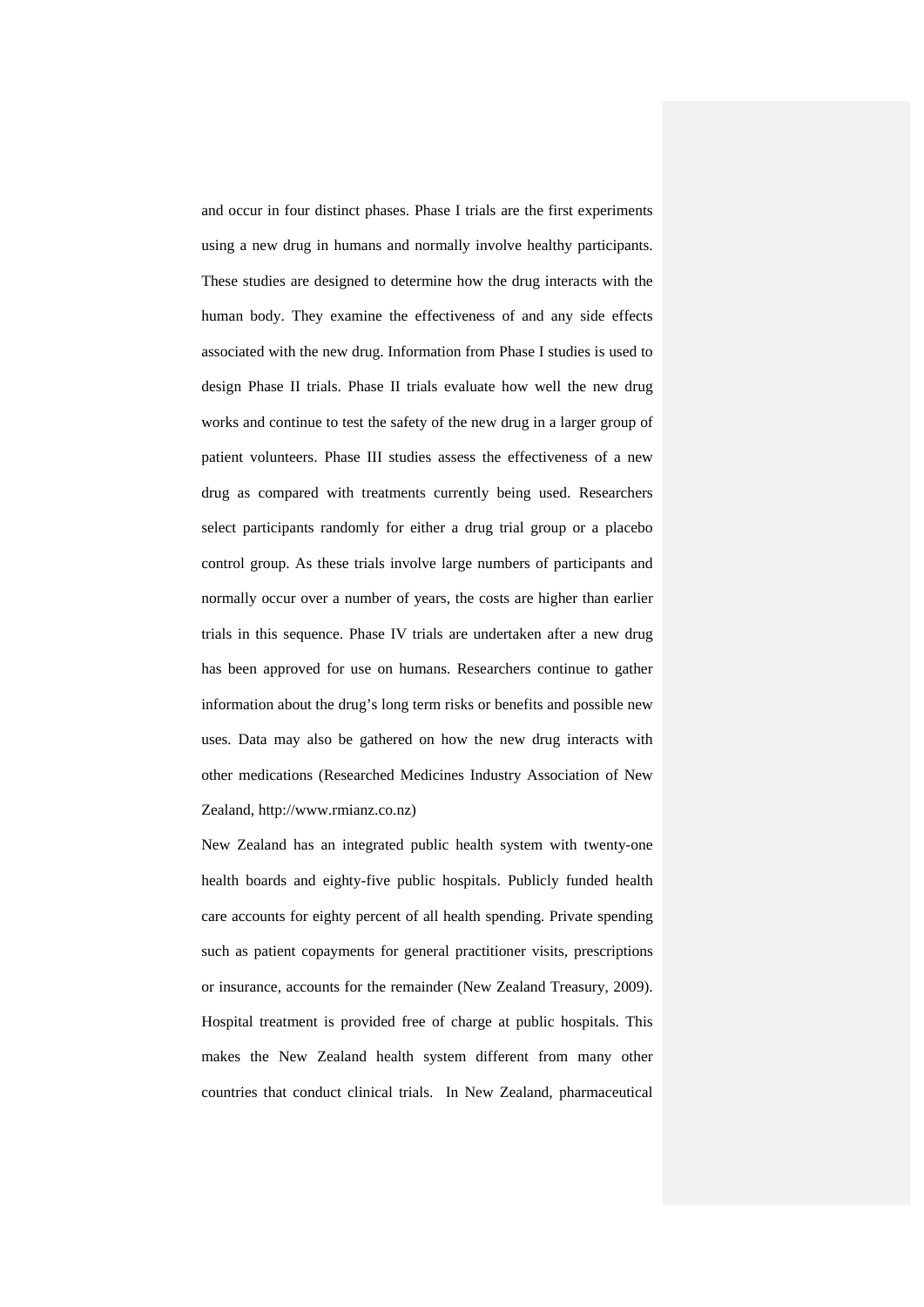companies have to rely on publicly funded hospitals to gain access to participants and to have a 'locality' that is equipped to do clinical drug trials. Where an independent hospital is involved in the trials, the research is separated from the sponsoring company and is therefore seen to be less likely to be biased. There has been little independent research on the benefits of clinical drug trials to New Zealanders. In one of the few New Zealand studies, Watson (2006) highlights what he feels are the benefits of conducting clinical drug trials within New Zealand. Although his is a report based on secondary data, and the study commissioned by Pfizer Pharmaceuticals, it is the first of its kind based on New Zealand data and it raises some ideas that are worthy of further investigation. Watson suggests that sponsored clinical drug trials could have an important role in New Zealand's health system by providing the potential to contribute to reducing costs for New Zealand health boards, retaining and developing a pool of internationally recognised New Zealand researchers and sustaining New Zealand's clinical research infrastructure while at the same time allowing New Zealanders timely access to new drugs.

Nevertheless the growth of sponsored clinical drug trials has created fears that sponsorship arrangements may lead to too much interference in the research process. Angell (2008) asserts that since the 1900s pharmaceutical companies have insisted on more control of their clinical trials to the point that now '*in some multicentre trials, authors may not even have access to all of their own data*' (p 1069)*.* She is concerned that competition for clinical trial contracts has applied pressure on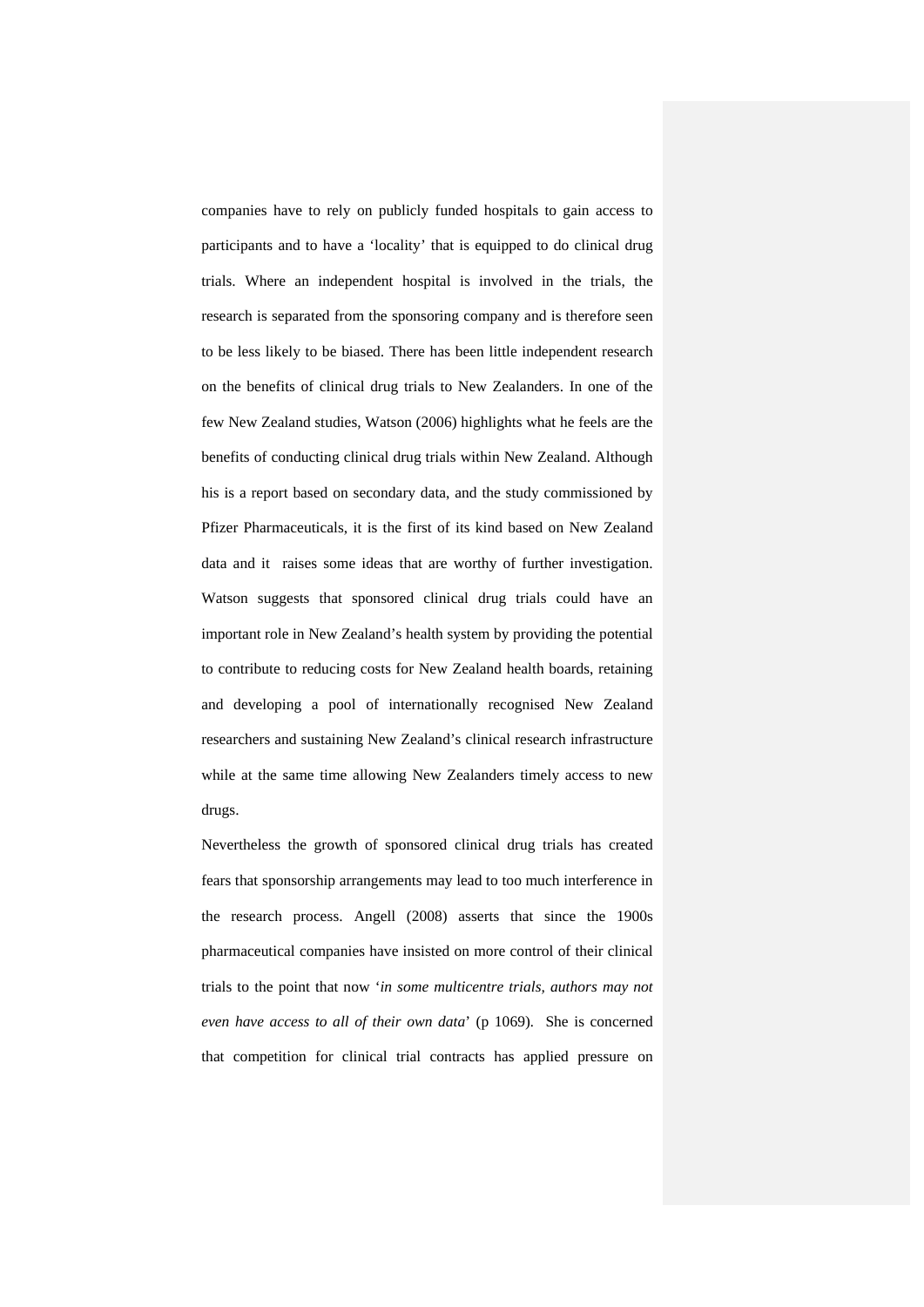research centres '*to accept Drug Company terms that would once have been unthinkable'* (p1070).

The New Zealand Medical Journal published the first recorded New Zealand clinical drug trial in 1955 (Neal, *et al.*, 1996). This marked the beginning of a growth phase in clinical research in New Zealand according to Jull, *et al.*, (2005) who reviewed trials between 1998 and 2003. Their findings showed that the majority of ethics applications came from the Auckland and Canterbury regions and that most of these applications were for phase III trials involving pharmacological agents. Fifty percent of trials were in the fields of cancer, cardiovascular disease, and respiratory disease. Ethics approval was sought for 665 clinical drug trials over this six year period and the number of trials conducted each year was relatively consistent (1998, 118 trials; 1999, 91 trials; 2000, 103 trials; 2001, 104 trials; 2002, 108 trials; 2003, 141 trials). The Centre for Clinical Research and Effective Practice (CCRep) is a trust that manages trials for Counties Manukau District Health Board (CMDHB). Using data from the Australian and New Zealand clinical trials registry CMDHB identified the source of sponsorship for randomised clinical trials (RCT) in Australia, New Zealand, and CCRep (Counties Manukau District Health Board, 2009**)**. Their results are shown in table 1.

The pharmaceutical industry sponsors eighty-five percent of CCRep's trials which is higher than the average for New Zealand (fifty-three percent) and Australia (fifty percent). While no one has investigated the impact of such a high percentage of clinical drug trials being sponsored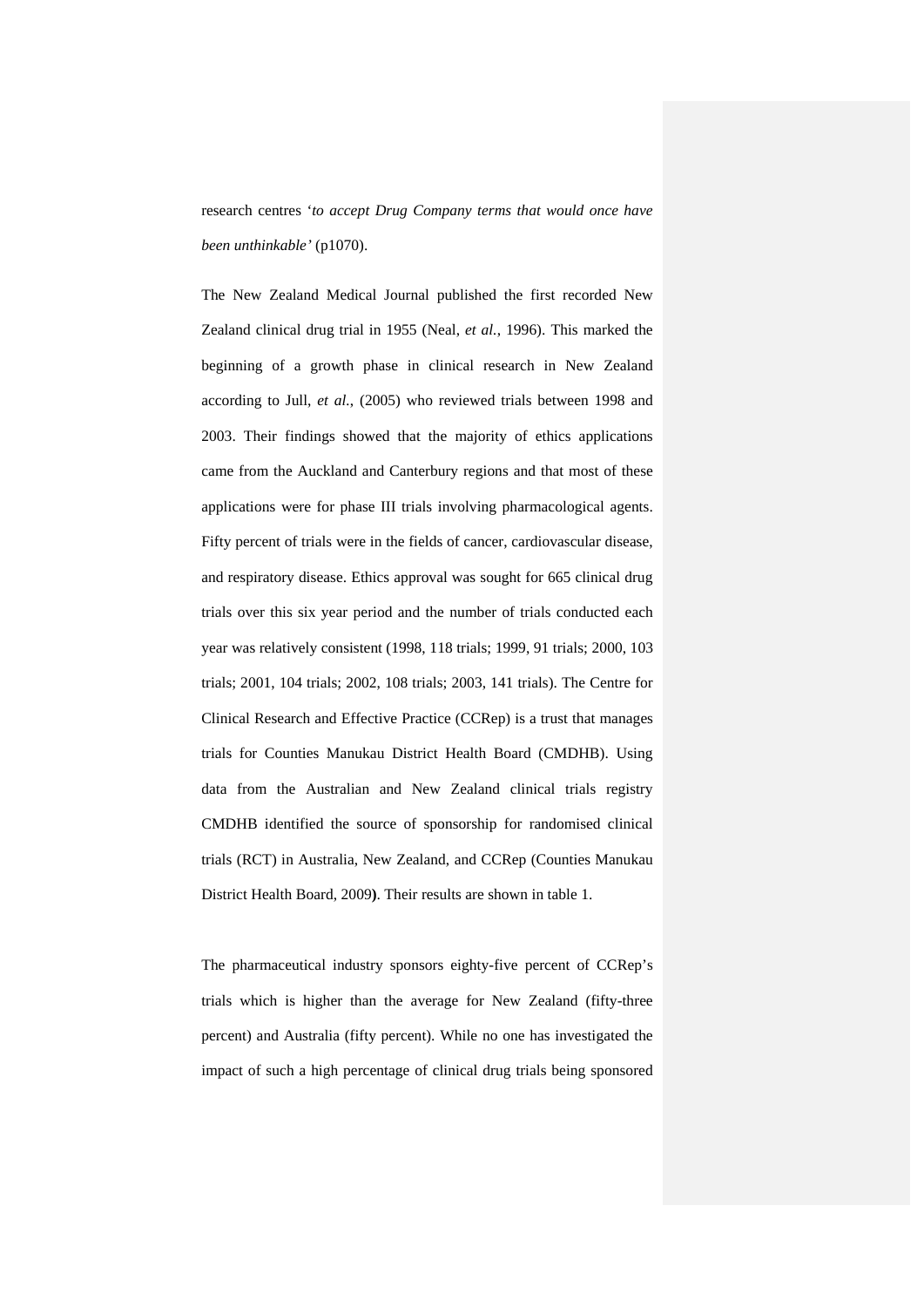by the pharmaceutical industry, concerns have been expressed at the '*excess dependence'* on sponsored clinical trials within CMDHB (Counties Manukau District Health Board, 2009, p. 6). However the nature and costs of such dependence is not known.

Dr Stuart Ryan, General Manager at CCRep has concerns about the recording of costs, 'Overhead calculations for agencies that provide full cost funding of research have largely been guess work when it comes to District Health Boards' (Stuart Ryan, personal communication Aug 1, 2008). CMDHB projects that the numbers of patients participating in pharmaceutical industry-sponsored studies will increase by twenty-five percent per year in the future (Counties Manukau District Health Board, 2009**)**. Table 2 reflects this impact on participant numbers. CMDHB is anticipating that by 2012 it will have 3,851 or 11.1 percent of all of its outpatients enrolled in sponsored clinical drug trials. In 2015 the percentage of outpatients participating in sponsored clinical trials is expected to increase to fifteen percent (Ryan, 2009).

The clinical trials cost benefit analysis (CTCBA) referred to in this paper is a large mixed methodology collaborative case study. It involves a retrospective case-control study of the health outcomes associated with participation in sponsored clinical drug trials at CCRep and a PhD research project entitled '*A cost-benefit analysis of conducting sponsored clinical trials in a publicly funded New Zealand hospital*' (see figure 1). The PhD component combines qualitative and quantitative methods; (1) a qualitative study of the perceived costs and benefits of drug trials and (2) a quantified cost benefit analysis based on the case control study. The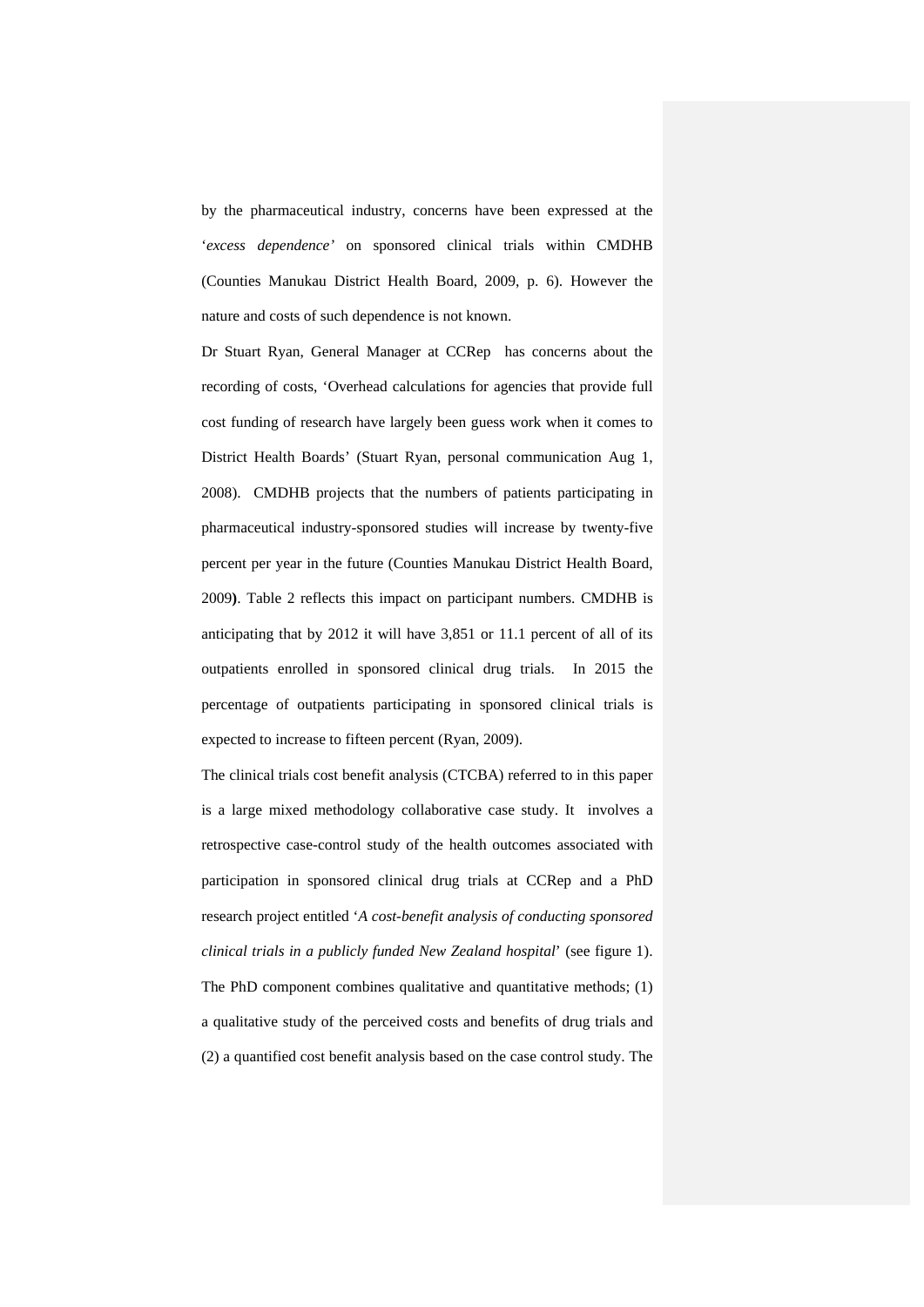studies will be contrasted to give new insights into the costs and benefits of conducting clinical drug trials.

The CTCBA is an analysis of the costs and benefits of conducting sponsored clinical trials in a publicly-funded hospital. The costs and benefits related to these trials involve a range of stake-holders and several layers of analysis. The appropriate method for each of these layers differs according to the layer and stakeholder concerned. Underlying the research question are nine specific objectives.

The first seven objectives are to establish the costs and benefits of sponsored clinical drug trials as perceived by:

- 1. participants involved in clinical trials;
- 2. participants family and care-givers;
- 3. management and the multidisciplinary team;
- 4. researchers;
- 5. the larger South Auckland community;
- 6. government decision makers; and
- 7. pharmaceutical companies.

The eighth objective quantifies the costs and benefits to the Centre for Clinical Research and Effective Practice (CCRep) and Counties Manukau District Health Board (CMDHB).The ninth objective seeks to bring the above eight objectives together by identifying the similarities and differences across eight objectives.

### **ii. Stakeholder Groups and Layers of Analysis**

Publically funded institutions have a responsibility to consider stakeholders in their actions. CMDHB regards stakeholder involvement as important and has as one of its objectives '*to exhibit a sense of social*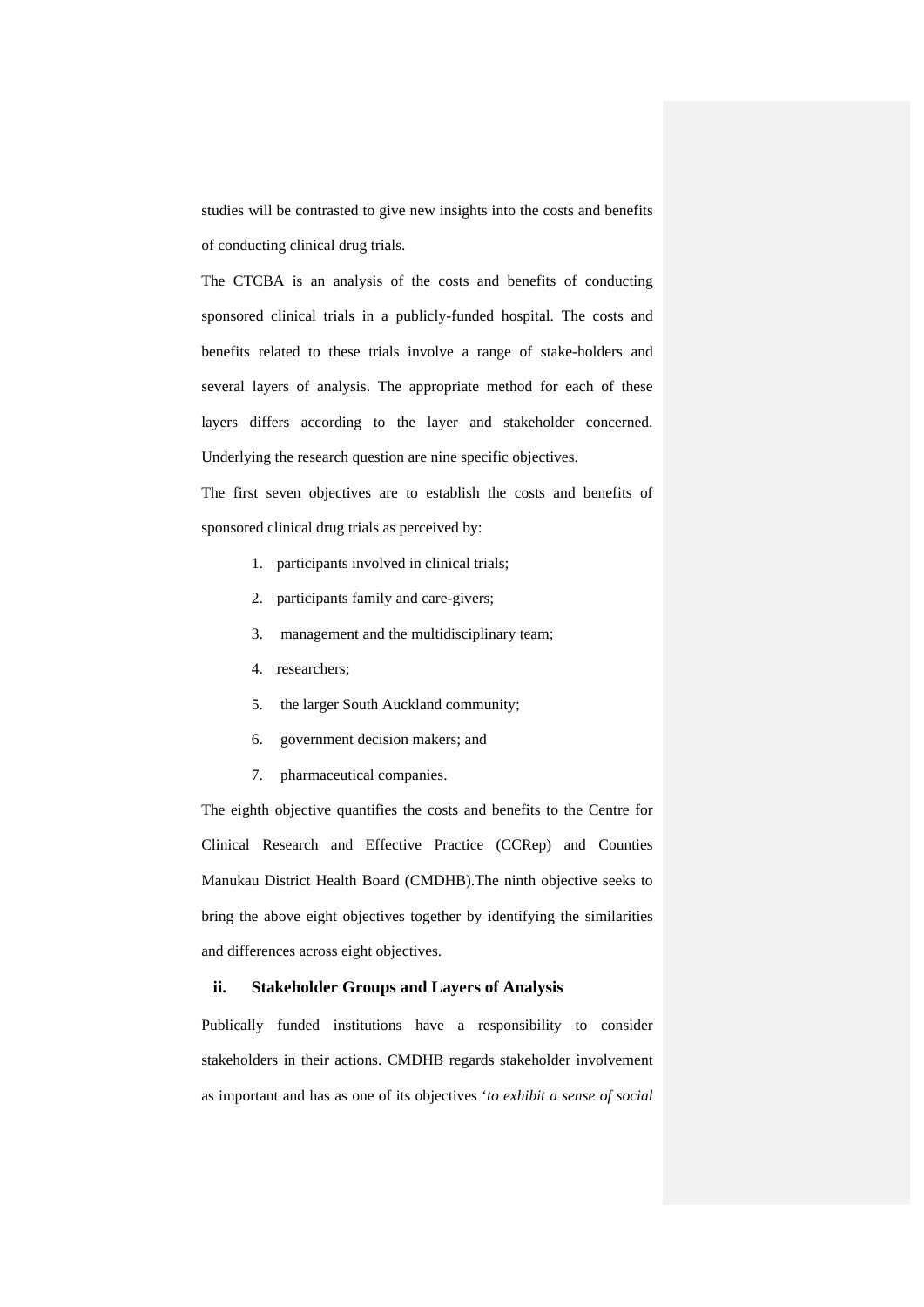*responsibility by having regard to the interests of the people to whom it provides, or for whom it arranges the provision of services'*  (http://www.cmdhb.org.nz/About\_CMDHB/Overview/objectives-

functions.htm). Although we have identified the stakeholder groups that are influenced by the clinical drug trials being conducted within the CMDHB, little information is available on the costs and benefits related to the trials. In particular there is little information about how these stakeholder groups perceive the balance between the costs and benefits of clinical drug trials and the relative values that they represent. A brief description of each stakeholder group follows.

#### *International Community*

The information gained from clinical drug trials around the world feeds into the international knowledge base. Zycher, *et al.*, (2008) identified the interdependence of public and private sector contributions to the discovery of new drugs. They suggest that public and private-sector drug research complement each other and are equally necessary for new drug development. The balance between public and private contributions varies from country to country.

#### *The New Zealand Community*

The benefits of clinical research vary among countries because societal values vary from country to country (Buxton, *et al.*, 2004). This variation justifies local research. Watson (2006) suggests that New Zealand has a competitive advantage over some other countries that undertake clinical research, but he maintains that the number of sponsored trials has been limited by government policy on the regulation of medicines, which has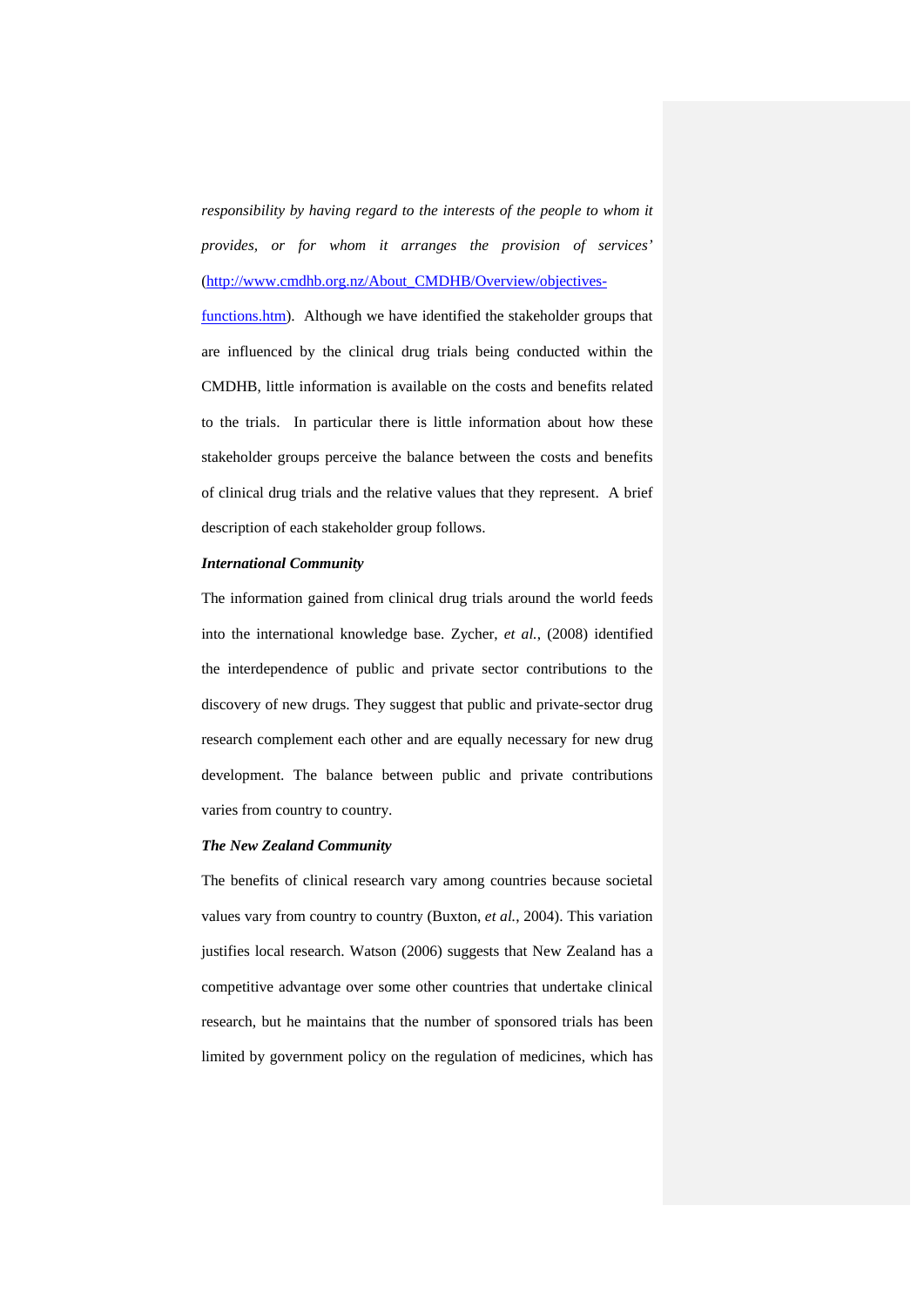in turn limited the willingness of pharmaceutical companies to conduct trials in New Zealand.

New Zealand has a highly regulated pharmaceuticals market (Watson, 2006). The Government is the primary funder of pharmaceuticals through a process administered by the Pharmaceutical Management Agency (PHARMAC). The New Zealand Medicines and Medical Devices Safety Authority (Medsafe) manages the pre-market approval system for pharmaceuticals. Medsafe and PHARMAC work independently (http://www.medsafe.govt.nz/other/about.asp). Events such as the much-publicised debate over the subsidisation of Herceptin for early stage HER2+ breast cancer have highlighted tensions between PHARMAC and the major international pharmaceutical companies. The pharmaceutical companies are concerned about the restrictive nature of PHARMAC policies. Sage and Jellie sum up the impact this may have on central government policy (2003 p1):

> *The challenge for the Government is to find an appropriate way to balance the very tangible cost of drug procurement against the less tangible cost (but potentially huge benefit) of encouraging research and development within New Zealand.*

### *The Pharmaceutical Industry*

The pharmaceutical industry in New Zealand is small and dominated by internationally owned companies. The industry employed 596 people in New Zealand in 2004 (Watson, 2006). Conducting clinical drug trials is the final stage in the development of new pharmaceutical products and involves high financial risk and considerable resources for the sponsoring pharmaceutical companies (Murphy and Topel, 1998). Most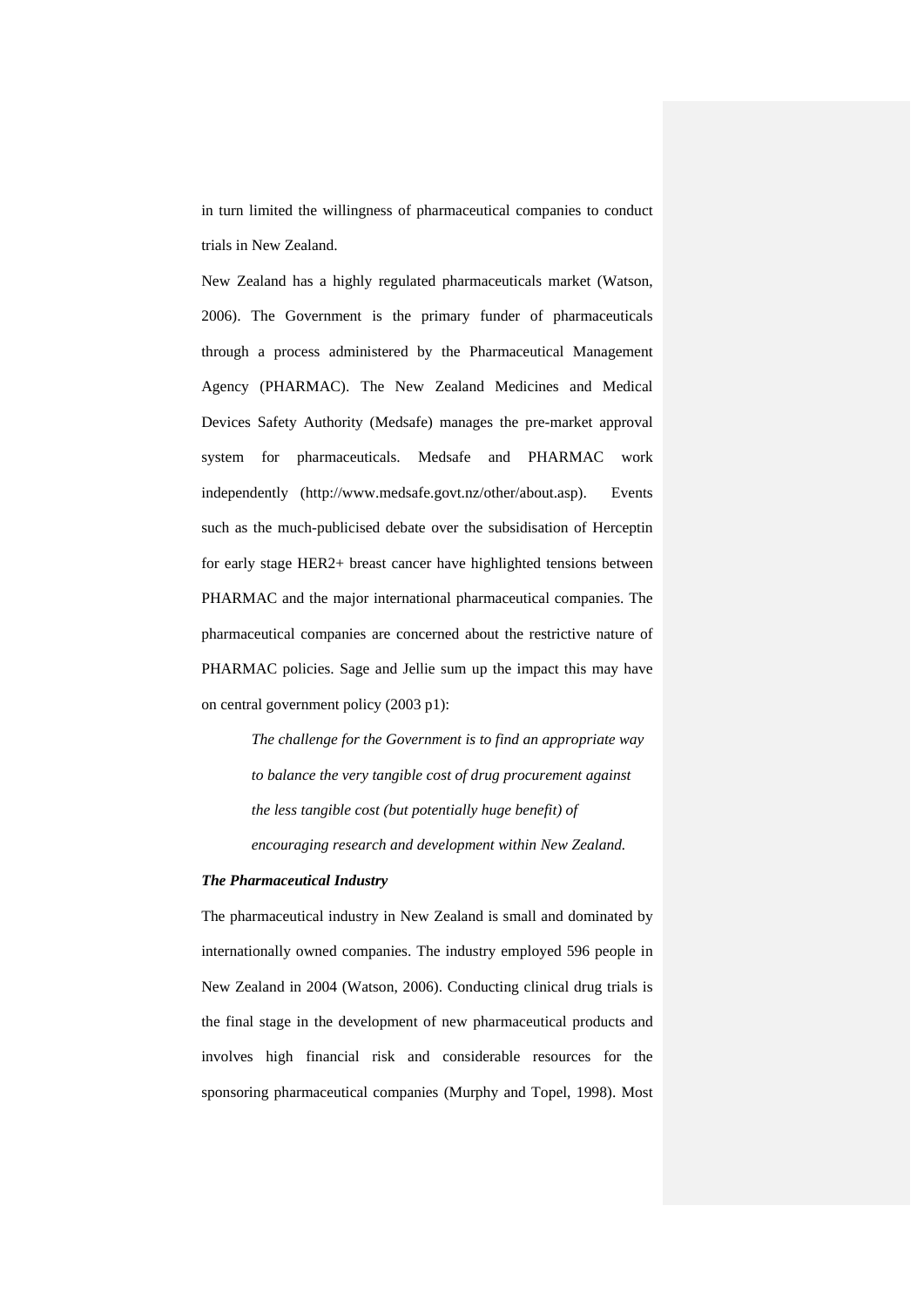pharmaceutical companies have a department that is dedicated to conducting clinical drug trials and they usually employ a director of clinical research as well as clinical research associates and managers to liaise with local clinical research centres (Watson, 2006).

#### *Health Boards*

A few clinical research centres are attached to Health Board hospitals and function with a mixture of government grants and commercially sponsored contracts. One such research centre is CCRep, which facilitates sponsored clinical research for CMDHB. CCRep recruits participants from patients being treated by health professionals within the Health Board system. The costs and benefits of allowing pharmaceutical companies access to patients in New Zealand publicly funded hospitals has not been documented.

### *Health Board Staff Members and Researchers*

 Health board staff members and researchers are required for successful trial outcomes. Scheifele (1997) suggests that trial experiences can vary. On the positive side, a researcher engaged in a good trial might experience an academically stimulating research project, with researcher participation and involvement in all phases, a sensible budget, rapid release of results and opportunities for robust publication. Scheifele warns however that this is not always the case. Negative experiences when working with pharmaceutical companies include boring and nonchallenging assignments, lack of opportunities for researcher input, highly restrictive enrolment requirements, and delays in beginning the project and in releasing results. As found within previous stakeholder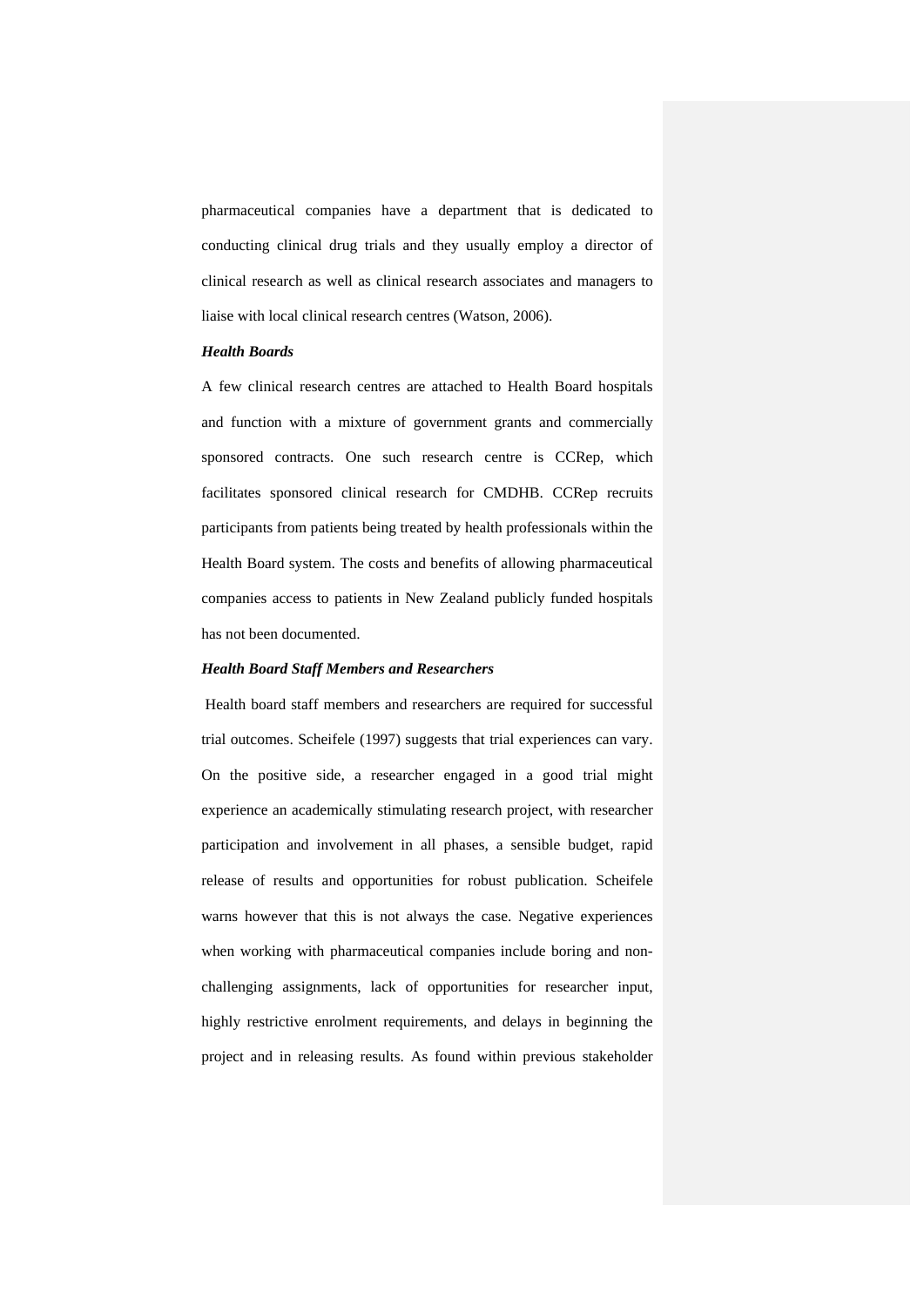layers the experience of staff and researchers in New Zealand has not been well documented.

### *The Trial Participants*

These are people who volunteer to have the new drugs trialed on them. Reichert and Milne (2002) indicate that the number of participants required increases between trial phases. They say Phase I trials, have 20  $-100$  participants. Phase II trials have  $100 - 500$  participants. Phase III trials have 1 000 – 3 000 participants and Phase IV trials can involve thousands of participants. In the current highly competitive pharmaceutical industry environment, with new drugs often showing only incremental advances on existing drugs, larger patient numbers are needed to demonstrate a benefit which has resulted in pharmaceutical companies spending more on recruitment for clinical trials (Collier, 2009).

### *The Family and Caregivers*

Of all the stakeholder groups identified in this paper the family and caregivers is the group of which the least is known. They provide emotional support for trial participants and often provide the necessary transport between trial appointments. Family members are generally happy for the trial participant to enrol in a clinical trial (Williams, *et al.*, 2006) White (2004) used multi-professional focus groups, patient and relative interviews and questionnaires to canvas trial perceptions from one hundred and one palliative care patients and 100 relatives. She found strong support for trials from both patients and their relatives. White suggests that clinical trials are more likely to be successful if the views of patients and their relatives are considered during trial development.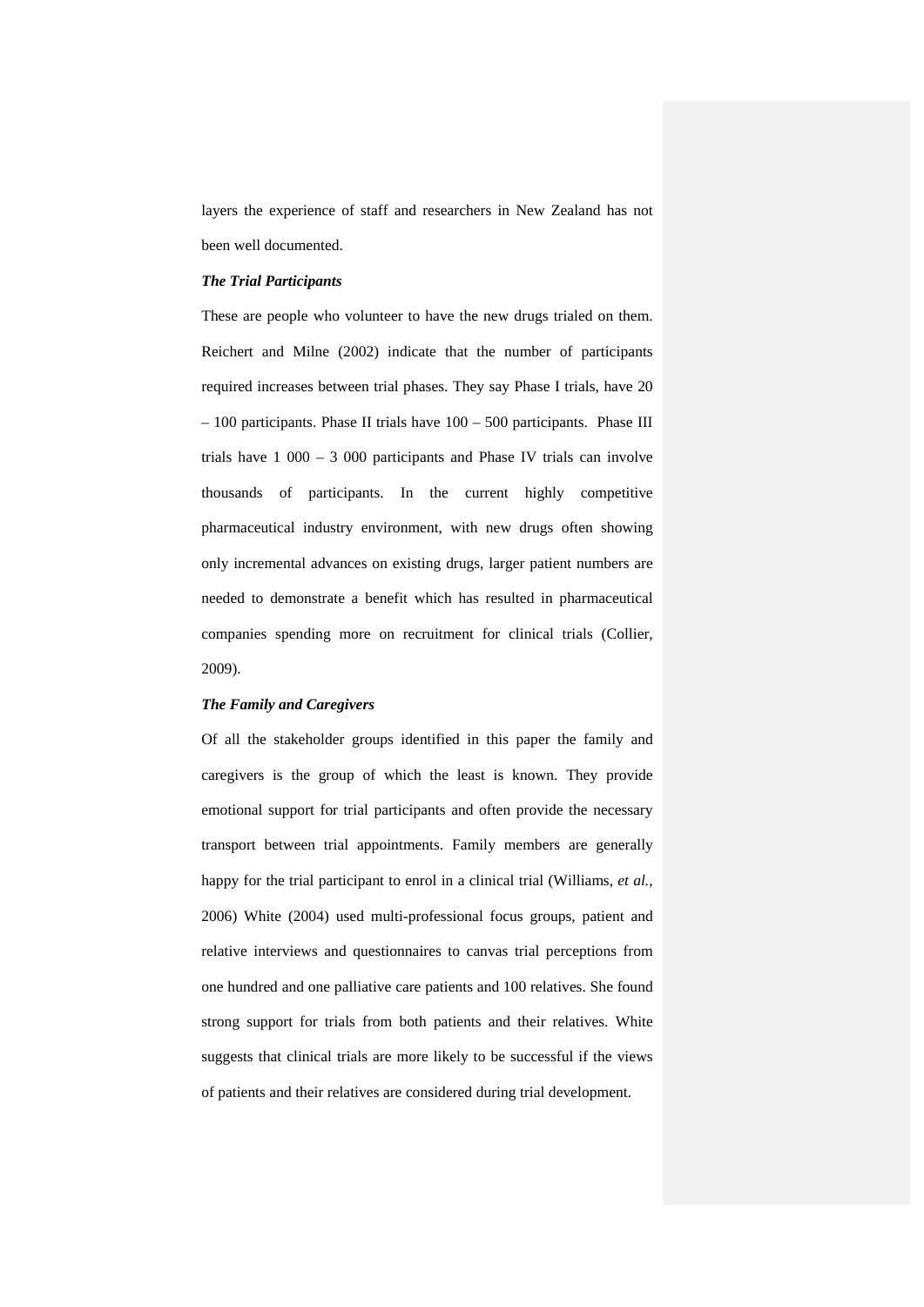The key stakeholder groups identified above resolve into three layers based on emerging common group characteristics: (1) the societal layer which includes the international community and the New Zealand community, (2) the organisational layer which incorporates the Health Boards and the pharmaceutical companies and (3) the personal layer including researchers and health board staff, trial participants and their family and caregivers. Figure 2 depicts these layers.

Stakeholder groups represented in each of the layers identify costs and benefits in different ways from those in the other layers. Within the societal layer perceptions of costs and benefits may be filtered by stakeholders' political and social opinions particularly their views on free market policies versus government regulation. Within the organisational layer, stakeholders may perceive costs and benefits in terms of their influence on organisational functions: finance, human resources, operations, marketing and public relations and knowledge management. Finally within the personal layer stakeholders may perceive costs and benefits as contributing to the psycho-social, cognitive, physical and behavioural needs of individuals.

The next section of this paper illustrates research design choices followed by an illustration of how they were made in the CTCBA research project. It provides an overview of mixed methods research highlighting worldview, methodology, research design and method. For the purposes of this paper, we define the above terms as follows: (1) a worldview is a belief about what knowledge is and how it is constructed (Morgan, 2007); (2) methodology is an '*analysis of the assumptions,*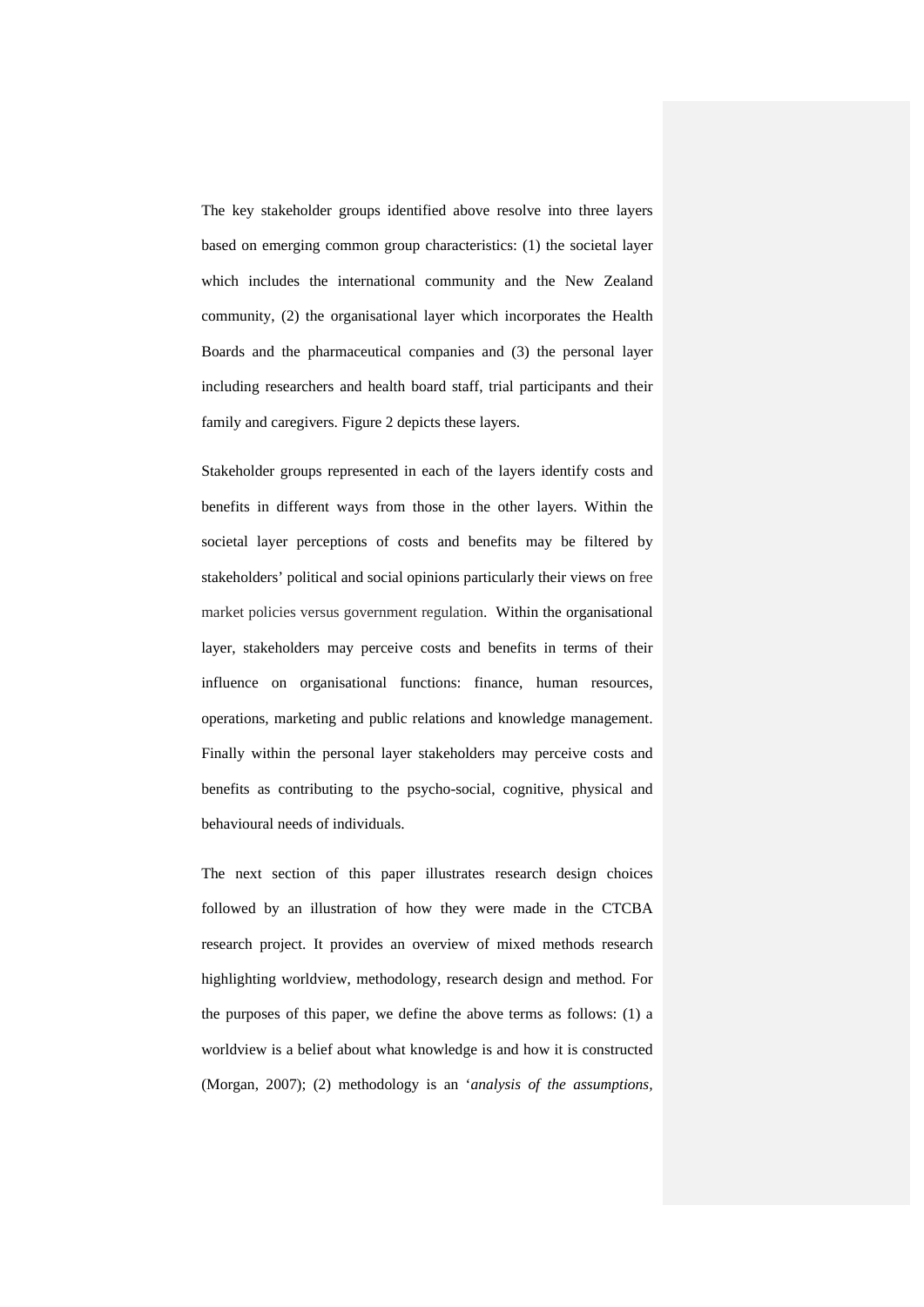*principles, and procedures in a particular approach to inquiry*' (Schwandt, 2001, p161). (3) research design is a '*procedure for collecting, analysing, interpreting and reporting data in research studies*' (Creswell and Plano Clark, 2007, p58) and (4) methods are the tools and techniques used to gather data.

#### **iii. The Methodology**

 Researchers have historically opted for either a positivist worldview, associated with quantitative methods or a constructivist worldview associated with qualitative methods (Doyle, *et al.*, 2009). Pragmatism, a third worldview (Morgan 2006, Creswell and Plano Clark 2007), uses abductive reasoning (Morgan 2007) which refers to the way in which the researcher moves between inductive and deductive reasoning. By using abductive reasoning 'the *inductive results from a qualitative approach can serve as inputs to the deductive goals of a quantitative approach, and vice versa*' (Morgan, 2006 p72). The pragmatic researcher also moves between subjectivity and objectivity which Morgan labels 'intersubjectivity'. Morgan argues that it is impossible to act in a state of 'complete objectivity' and that it is equally hard to establish a state of 'complete subjectivity'; therefore the researcher should move freely along the objectivity – subjectivity continuum.

Methodology provides justification for the methods of a research project (Carter and Little, 2007 p1318).

Although researchers have traditionally chosen between qualitative or quantitative methodologies, they are now considering mixed methods research as an option. Doyle, *et al.*, (2009) suggest this is a response to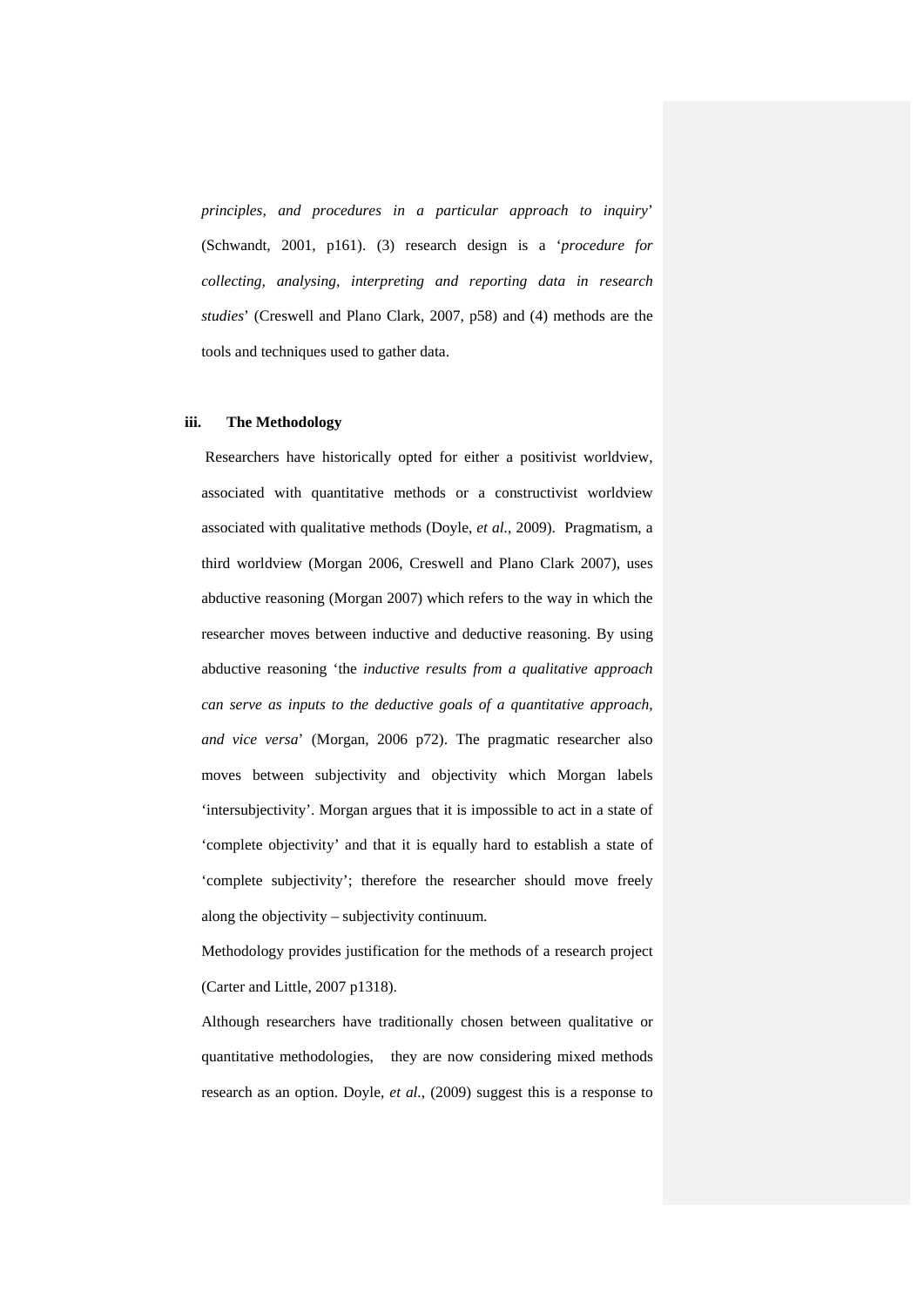the limitations experienced using singular methods and the greater acceptance of mixed methods research by the academic community. Creswell and Plano Clark (2007 p5) define mixed methods research as:

> *a research design with philosophical assumptions as well as methods of enquiry. As a methodology, it involves philosophical assumptions that guide the direction of the collection and analysis of data and the mixture of qualitative and quantitative approaches in many phases of the research process. As a method, it focuses on collecting, analysing, and mixing both quantitative and qualitative data in a single study or series of studies. Its central premise is that the use of quantitative and qualitative approaches in combination provides a better understanding of research problems than either approach alone.*

Greene, *et al.*, (1989) present five advantages of using mixed methods research: (1) initiation—discovering fresh perspectives through paradoxes and apparent contradictions; (2) triangulation—testing the convergence or validity of results; (3) complementarity—elaboration, enhancement, illustration and clarification of results; (4) development using the results from the first methods to inform, design and implement the second method; and (5) expansion—extending the breadth or scope of the project. Quantitative research methods provide the hard data required for evidence based medicine while qualitative research methods provide useful in-depth knowledge concerning the perceptions, beliefs and values of those involved (Alonso-Coello, *et al.*, 2009).

Creswell and Plano Clark (2007) identify four situations in which mixed methods research should be the preferred research methodology. These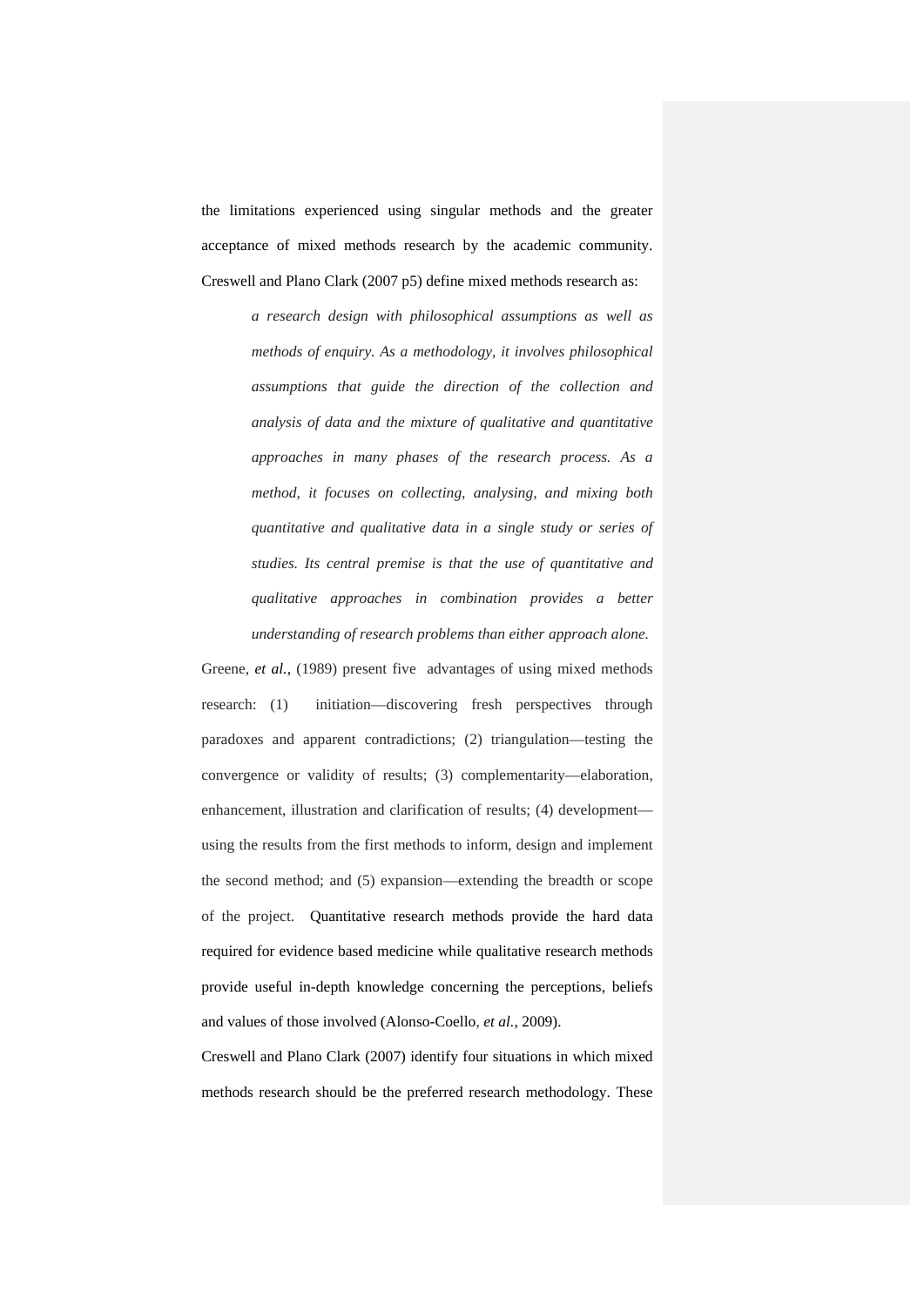include when: (1) either a quantitative or qualitative study is inadequate in itself to address the research problem; (2) there is a need to enhance a study with an additional source of data, i.e. a quantitative study enhances a qualitative study or a qualitative study enhances a quantitative study; (3) there is a need to explain the quantitative results; and (4) there is a need to explore qualitatively before undertaking a quantitative study. As this paper unfolds we will illustrate how these characteristics are met.

One reason that mixed methods research is used increasingly in the health industry is that it allows the complex questions frequently asked in this industry to be addressed. For example, using mixed methods research to answer questions about healthcare outcomes allows the consideration of multiple perspectives (Twinn, 2003). Giddings (2006) gives a second reason for the increased use of mixed methods research in the health industry. He asserts that mixed methods research is attracting more research funding as increasingly funding bodies encourage collaborative research projects with nursing, medical and paramedical professionals using a variety of methods. . With medicine traditionally associated with quantitative research and nursing with qualitative research, the interdisciplinary research team can utilise the strengths of mixed methods research (Doyle, *et al.*, 2009). Finally, mixed methods research meets the needs of multiple and diverse stakeholders for a project including those who need hard data for their decision-making and those who wish to understand better the feelings of the participants. Greene (2005, p209) observes mixed methods research: '*offers greater*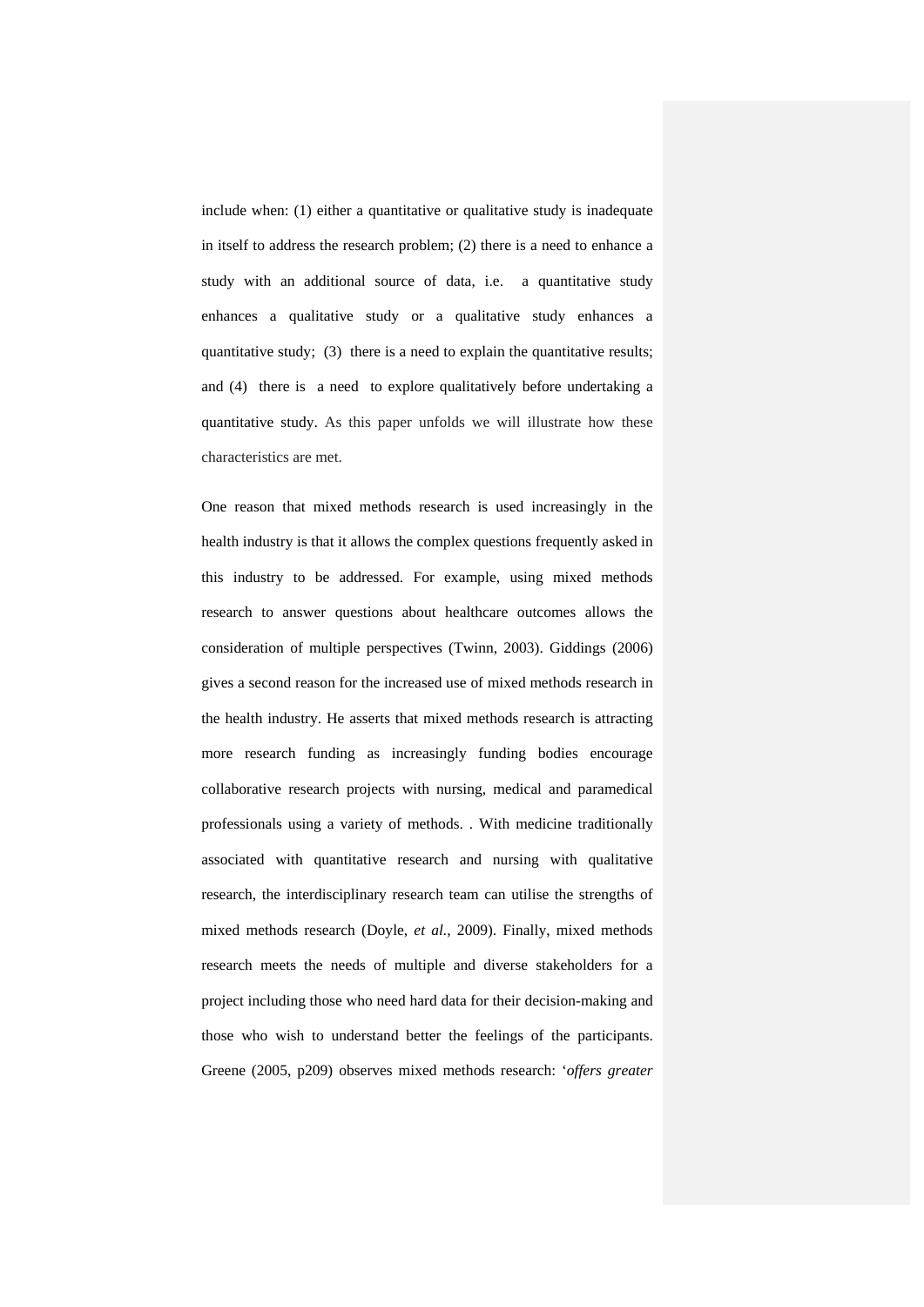*possibilities than a single method approach for responding to decisionmakers agenda, as well as to the interests of other legitimate stakeholders*'. The next step in the research process is the research design.

#### **iv. Mixed Methods Research Design Options**

A research design provides a strategy or blueprint that specifies the methods and procedures used for collecting and analysing data. The idea of mixing research methods is relatively recent, though the number of designs incorporating mixed methods research is growing (see for example; Cresswell, 2003, DePoy and Gitlin, 1994, Morgan, 1997). A researcher makes three key decisions when designing a mixed methods study (Creswell and Plano Clark, 2007): timing, weighting and mixing. The decision tree for mixed method design appears in figure 3.

The timing decision is concerned with the timing of the stages, and whether qualitative and quantitative approaches will be used concurrently or sequentially (Creswell and Plano Clark, 2007).

 A concurrent design allows results from the quantitative phase to be further explored in the qualitative phase and vice versa. This two way interaction is not possible in a sequential design in which the researcher completes one phase before the starting the next. Nevertheless following a review of forty-eight mixed methods research studies O'Cathain, *et al.*, (2007) found that within the field of health research sixty percent of studies were sequential.

The second decision is the weighting decision, which focuses on the status of qualitative versus quantitative methods. The way in which the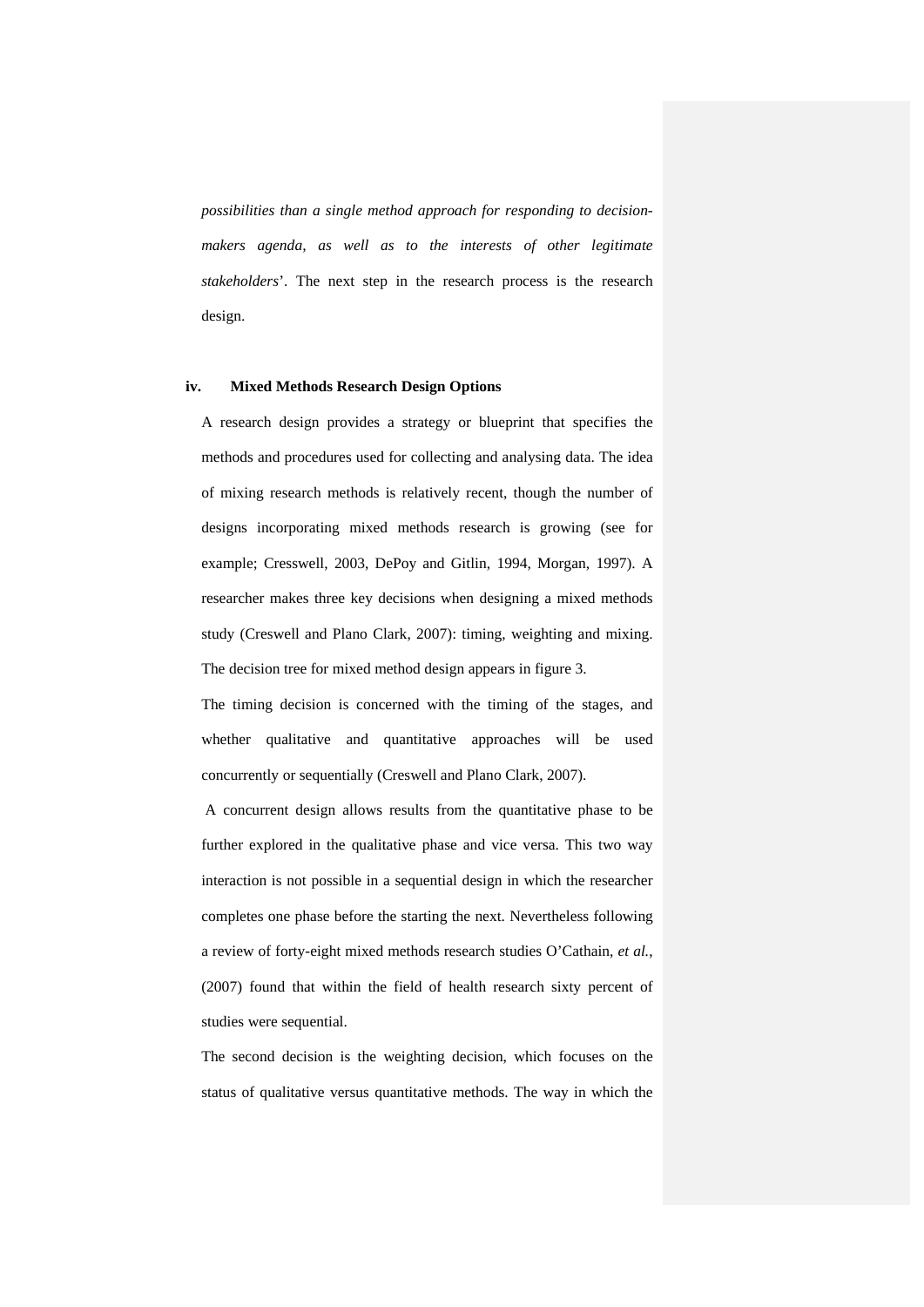weighting is determined and the weights themselves have strong design and resource implications. The weighting influences the complexity and sophistication of the procedure used for each method (Creswell and Plano Clark, 2007). If both methods have equal weighting the study will require more resources (Creswell, 2003). There are several possible approaches to when, where and how quantitative and qualitative phases should be weighted. Possibilities include weighting phases according to their division in the research design, the time taken to undertake each phase, the quantity of data generated by each phase or the relative importance given to each type of result (Hall and Howard, 2008). The interpretation we adopt is the priority or relative importance given to each phase in answering the research questions (Morgan, 1998; Cresswell and Plano Clark, 2007).

The third decision is the mixing decision which determines how the quantitative and qualitative sets of data will be explicitly related. Bazeley (2009) considers this analytical aspect of mixed methods research is underdeveloped and requires further conceptualisation and breakthroughs in techniques. Mixed methods research is distinguished from multiple methods research by the mixing of the data sets (Creswell and Plano Clark, 2007). Creswell and Plano Clark (2007) suggest three mixing options: (1) Merging - joining the two sets of data to form a combined set of data at the final interpretation or analysis stage, (2) Embedding - using one set of data to answer the primary question and the second set of data to answer a lesser or secondary question. Embedding begins early in the research design stage and produces results which show both data sets and (3) Connecting – joining one set of data with another set of data between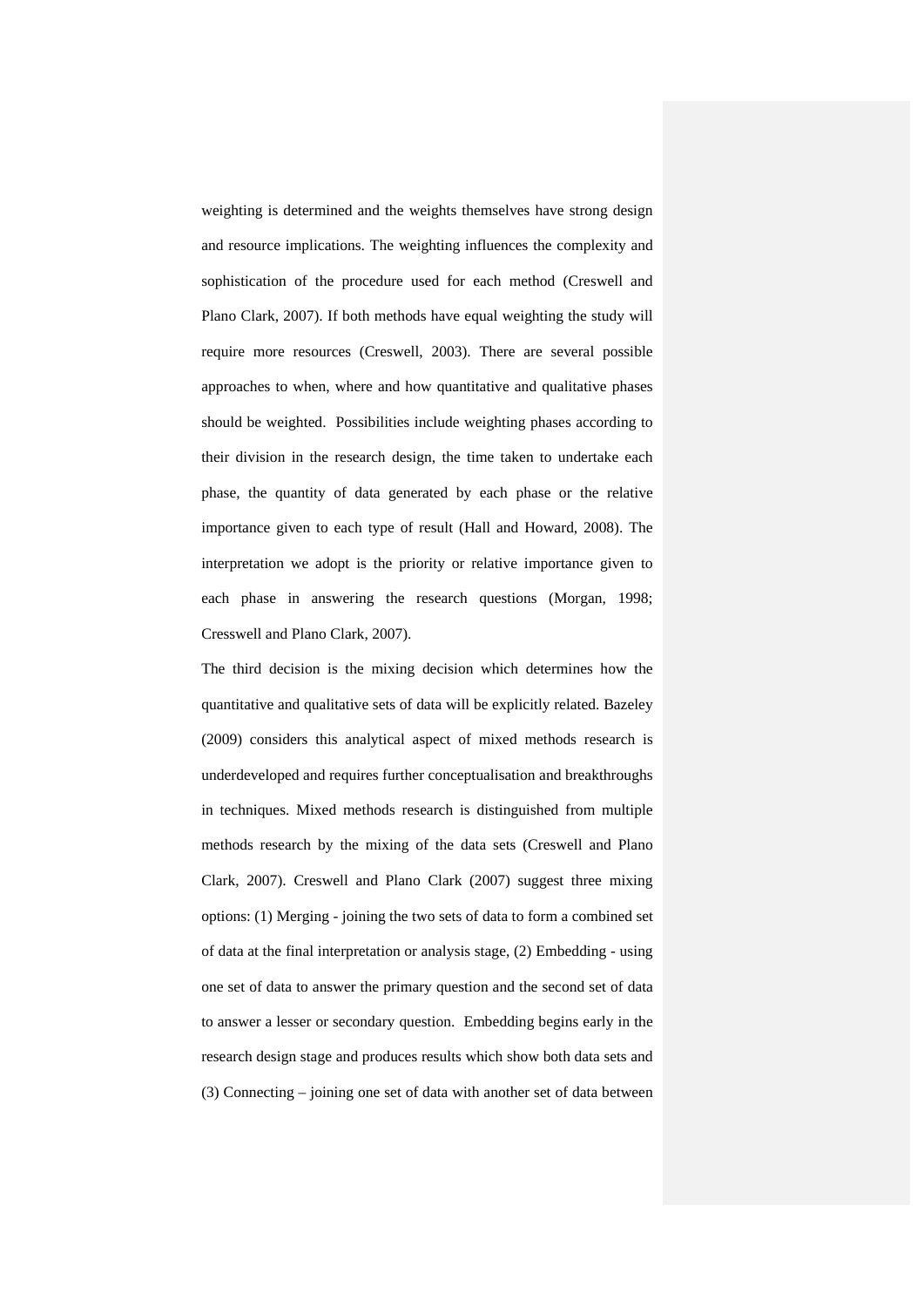phases and exploring the data sets in the final analysis. Bazeley (2009) investigates strategies for mixing data specifically through analysis rather than simply as a conclusion to analysis. She calls this process 'integration' and identifies 11 ways in which this can be achieved. Table 3 shows these approaches. The CBCBA involves an intensive case analysis. Our data collection is one case (CMDHB) and collects data from a variety of sources. We consider the integration of our qualitative and quantitative data to be successful when they are '*mutually illuminating, thereby producing findings that are greater than the sum of the parts'* (Woolley, 2009 p. 7).

Creswell and Plano Clark (2007) developed a typology of mixed method designs that identifies four types of design: (1) triangulation (RD1), (2) embedded (RD2), (3) explanatory (RD3) and (4) exploratory (RD 4). These design choices are numbered 1-4 from left to right of figure 4. The triangulation design of mixed method research brings together the strengths of both quantitative and qualitative methods allowing results to be compared. It allows the reviewing and analysing of evidence from multiple sources as a base for a study's findings (Erlandson, *et al.*, 1993) and provides opportunities to confirm or corroborate the qualitative results with the quantitative findings (Creswell and Plano Clark, 2007). Triangulation occurs when the qualitative and quantitative phases are given equal weighting and are used concurrently. The term "triangulation" can be confusing in mixed-method research as it may refer either to data collection procedures or to research design (Tucci, 2007). Triangulation is the most frequently used design (Doyle, *et al.*, 2009).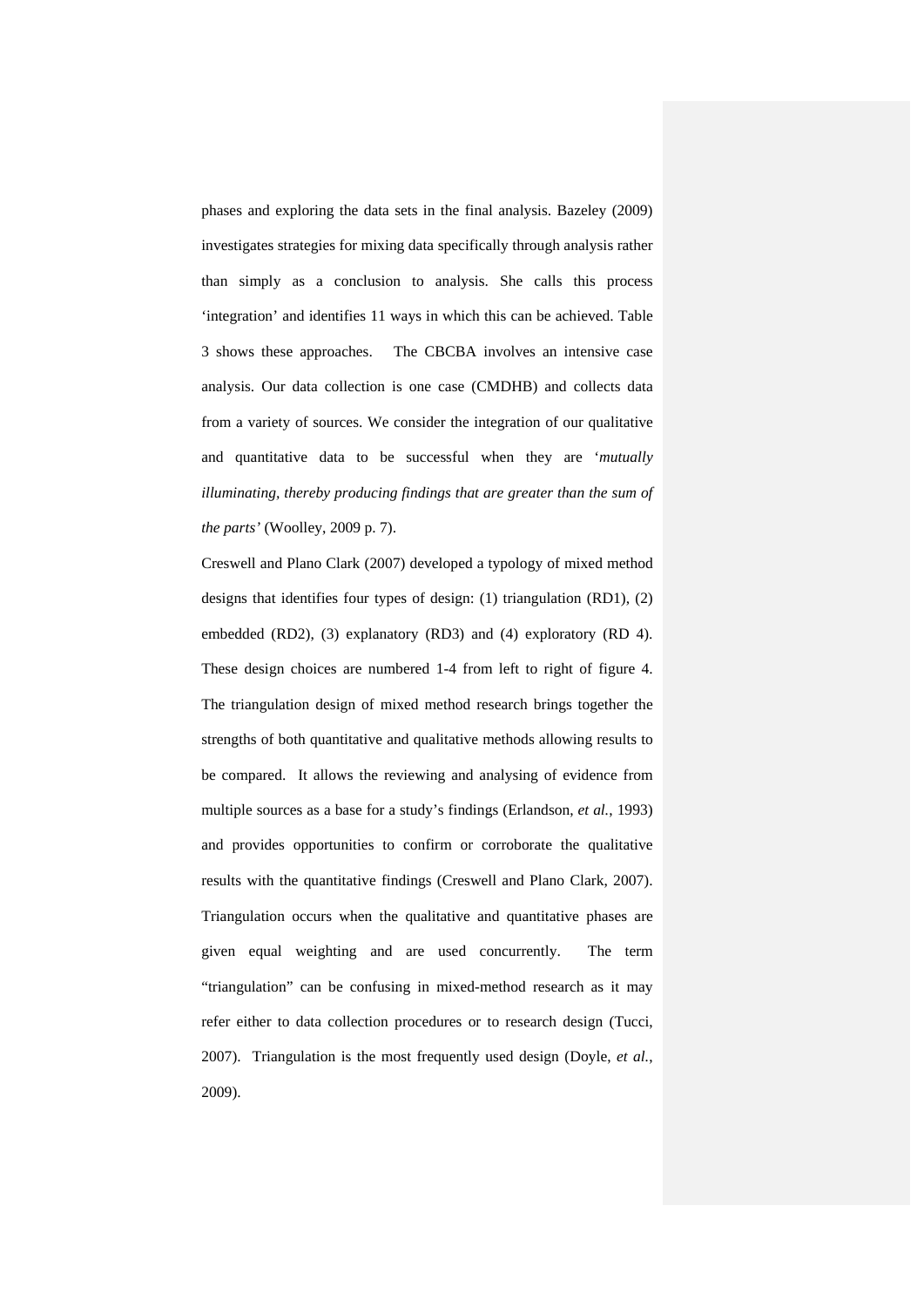Figure 4 shows four models of triangulation design: (1) the convergence model where integration occurs during the interpretation phase, (2) the data transformation model where quantitative and qualitative data are collected concurrently before being transformed either by quantifying the qualitative data or by qualifying the quantitative results, (3) the quantitative model, where qualitative techniques are added to quantitative, such as the adding of open ended questions at the end of a survey and (4) the multi-level model is when the focus of the study is on a system and different methods are used to address the different levels within the system.

The embedded design has one dominant data set while the other data set provides a secondary or supportive role (Doyle, *et al.*, 2009). When the researcher uses an embedded experimental model he or she gives priority to the quantitative data, and the qualitative data set is subservient. In contrast, an embedded correlational model reflects dominant qualitative data and the researcher adds quantitative data to help explain the outcomes. The skills and experience of the researcher, the research goals or the target audience may influence the selection of an embedded design. For example, if the target audience is unaccustomed to or unaccepting of either a qualitative or quantitative approach then their preferred approach can be given greater weighting (Creswell and Plano Clark, 2007).

The third design type is the explanatory design. This design comprises two sequential phases, beginning with the quantitative phase followed by the qualitative phase, which aims to explain or enhance the quantitative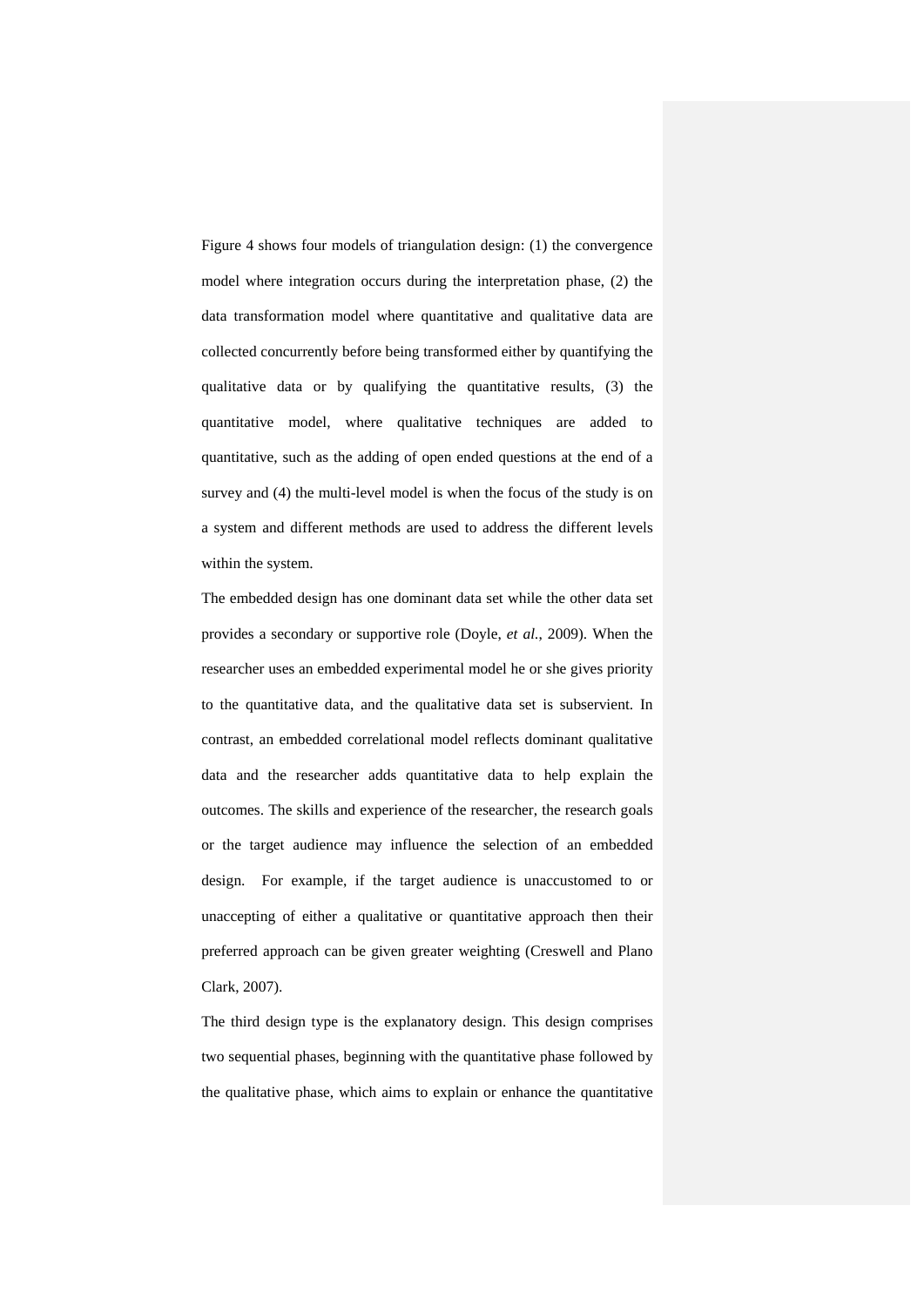results (Creswell and Plano Clark, 2007). There are two models of explanatory design: (1) the follow-up explanatory model, where the researcher uses qualitative techniques to explain specific quantitative findings, such as unexpected results, outliers or differences between groups and (2) the participant selection model where the quantitative phase is initially used to identify and purposefully select participants for a follow-up in-depth qualitative study (Doyle, *et al.*, 2009).

The qualitative phase of the exploratory design helps in the development of the quantitative phase. Again there are two models for an exploratory design: (1) the instrument development model which is used for developing and testing quantitative instruments based on their qualitative results (2) the taxonomy developmental model which is used when the qualitative element is used for developing a taxonomy or to develop an emerging theory - the quantitative element then adds more detail to the qualitative results.

This may mean that one or several methods represent each research approach. In well designed mixed methods research the specific research questions, the data collection and the ways in which evidence is interpreted complement one another. In addition, as each method has its own limitations or imperfections these are compensated for by using a mixture of methods (Brewer and Hunter, 1989). Hoffman (2009) asserts that communicative preferences explain why research methods that are optimal for some participants, shut down meaningful participation for others and suggests that research methods should be selected according to the communication preference of the participant not the researcher (Hoffman, 2009 p 10)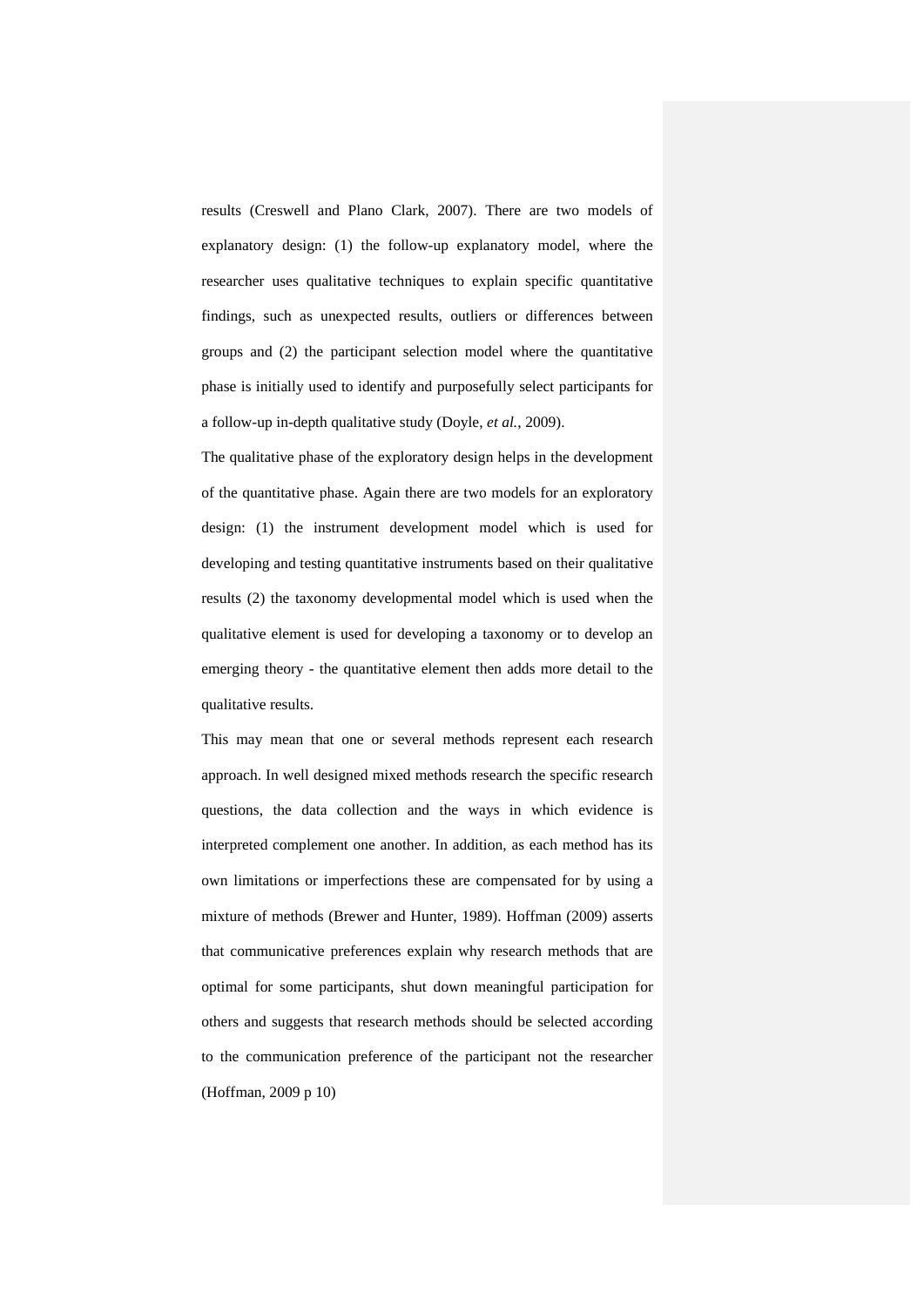*While there are important advantages and disadvantages (for the researcher) associated with the use of different types of research methods within the same study, I will point out that if the object of the game is to stimulate participation in the research; using a variety of methods that corresponds to the communicative preferences of our potential participants, may be a better starting point than our own communicative preferences*.

### **v. CTCBA Research Design**

Although we initially considered a single research approach for the CTCBA we rejected it because neither a qualitative nor a quantitative methodology used individually is likely to answer our research questions. We found that most research designs in the literature used a single approach which we saw as a disadvantage. Our review of methodology in the literature was similar to those of Edwards *et al.*, (1998) who undertook a review on attitudes of patients, the general public, and healthcare professionals to clinical trials. Of the 61 studies that they found, 54 used quantitative methods and eight used qualitative ones (one study used both). We found examples of research designs that were limited by their narrow focus. This problem was evident in both qualitative and quantitative studies. In one study LaFleur *et al.*, (2004) reviewed the study protocols and dispensing data for clinical drug trials in one unit over two years. Revenue generated and drug cost avoidance was calculated. Although they found evidence that substantial drug cost avoidance can be achieved through clinical trial participation, the scope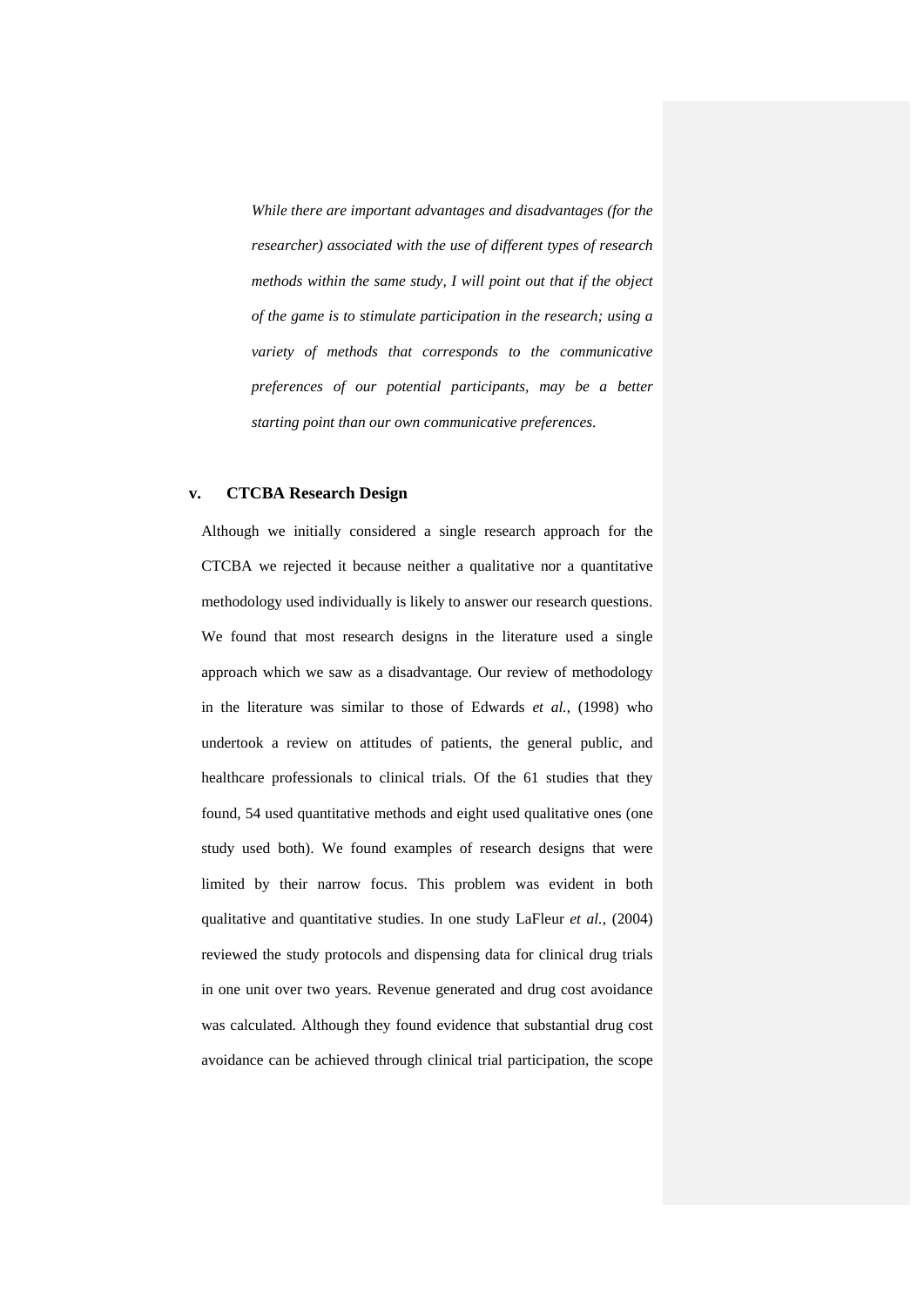of the study was too narrow and did not take into account the costs associated with this gain.

One research design uses comparisons of hospital wide outcomes. Using a large sample of 174 062 patients treated at 494 hospitals, Majundar *et al.*, (2008) conducted a quantitative comparative study between hospitals conducting clinical drug trials on patients with acute coronary syndrome with non-clinical trial hospitals. They found that although on average, the clinical trial hospitals enrolled less than three percent of their acute coronary syndrome patients into trials the improvements to patient care and mortality rates were significant and evident across both participating and non-participating patients. In addition, they found increasing the number of patient enrolments in the clinical drug trials lowered the mortality rates recorded. This research design however, did not take into account the possibility that hospitals that have a lower mortality rate may simply be more inclined to participate in clinical drug trials

There have been a large number of quantitative case match control studies which focus on clinical trial costs (Goldman *et al.*, 2001). In one study Fireman *et al.*, (2000) investigated the direct costs of medical care for participants enrolled in cancer trials for 135 case matched participants over a one year period. Their results showed a ten percent higher mean cost for trial participants over their case matched controls. Case match control is a useful way to compare trial and standardised treatments however a clear assessment of the trial cannot be made without evaluating a range of stakeholder views, without whose co-operation the trial could not take place.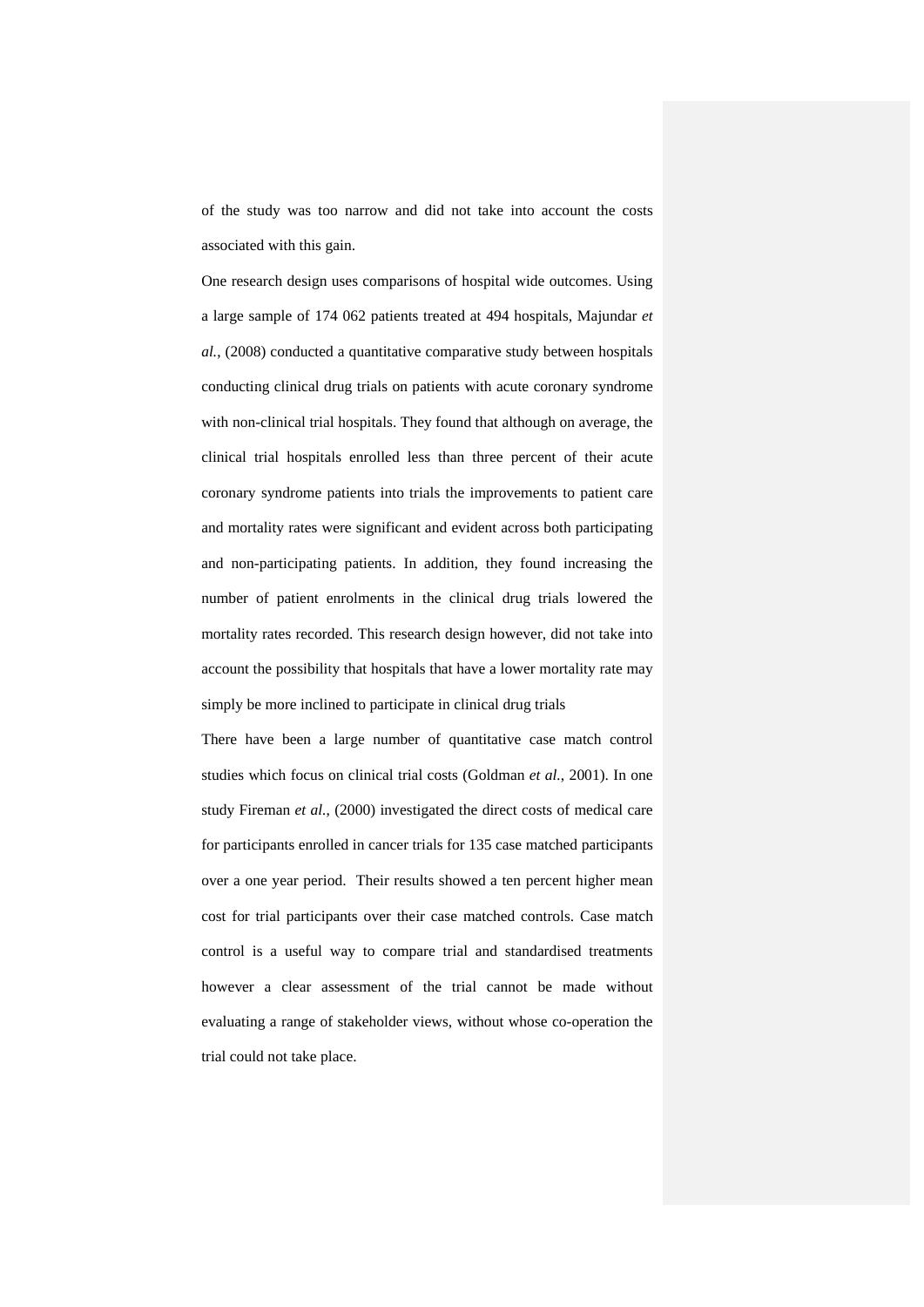A different approach to assessing the non-treatment time and costs of clinical trials was used by Emanuel *et al.*, (2003). A mock phase III clinical trial involving twenty patients and a twelve month trial period was used to estimate the time and costs of thirteen identified trial activities. On request participants from twenty-one sites provided time estimates for the mock trial first on the assumption it was a government sponsored and then on the assumption it was an industry sponsored trial. Time estimates were then translated into costs. Resulting ranges were large 1512 to 13319 hours for government sponsored and 1735 to 15699 hours for industry sponsored trials. The representatives at the sites may have over- or underestimated the time required for each activity (Emanuel et al., 2003). As the authors suggest detailed time-motion studies provide a more accurate description of time involved.

 With complex intertwining issues surrounding the costs and benefits to a number of stakeholder groups (trial participants, caregivers, researchers, staff, pharmaceutical companies and government decision makers), mixed methods research is the appropriate choice for the CTCBA. Using a pragmatic worldview that is both problem centred and practice oriented we focus on our research objectives and use methods that are likely to ensure achievement of our objectives. We collected qualitative data through structured interviews, focus groups and surveys. We opted for a single case study site to conduct our research. The quantitative data are patient-level Health Information New Zealand and administrative data for ADVANCE (ADVANCE Management Committee, 2001) and ONTARGET (ONTARGET/ TRANSCEND Investigators, 2004) trials and case matched controls. The data include medical record number and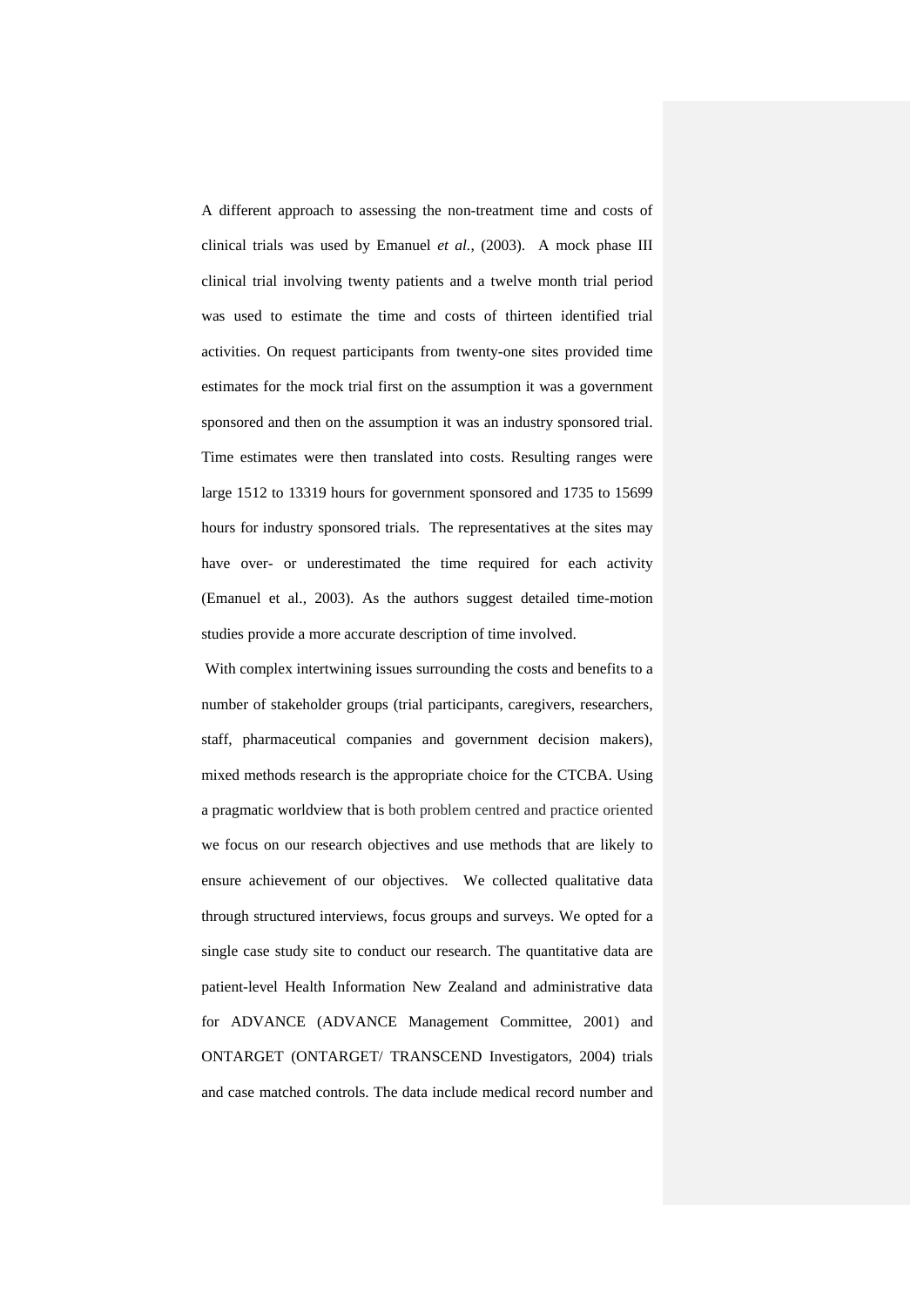diagnostic related group (DRG) code, CCRep profit and loss statements records, trial protocols and data from a trial health outcome co-study. We regard the freely flowing thinking of a pragmatic worldview to be beneficial to the CTCBA, because the quantitative data analysis requires a degree of objectivity while the qualitative analysis requires a greater amount of subjectivity. We are therefore able to move freely along the objectivity – subjectivity continuum. The design allows the systematic measurement of a wide range of costs and benefits and presents them in a way that helps health care users and decision-makers form a better judgement (Drummond *et al.*, 2005)

We intend to give equal priority to both qualitative and quantitative phases in conducting the CTCBA project because we value each phase equally in addressing the research questions. We therefore seek a balance between the presentation of qualitative perceptions and quantitative metrics. Hall and Howard (2008) developed three key principles that influence the choice of design for the CTCBA: (1) qualitative and quantitative methods interact synergistically (this means that their combined effect should exceed the sum of their individual effects in terms of information and insights). (2) The outcomes of the qualitative and the quantitative methods carry equal value. (3) Selection of the methods that provide the greatest opportunities within the research design. There are some research questions in the CTCBA that are better suited to a qualitative approach (research objectives 1-7) while objective 8 is best answered using a quantitative approach and objective 9 is a mixed research question which brings the study together. Debates abound in the literature over which perspective evaluations in health care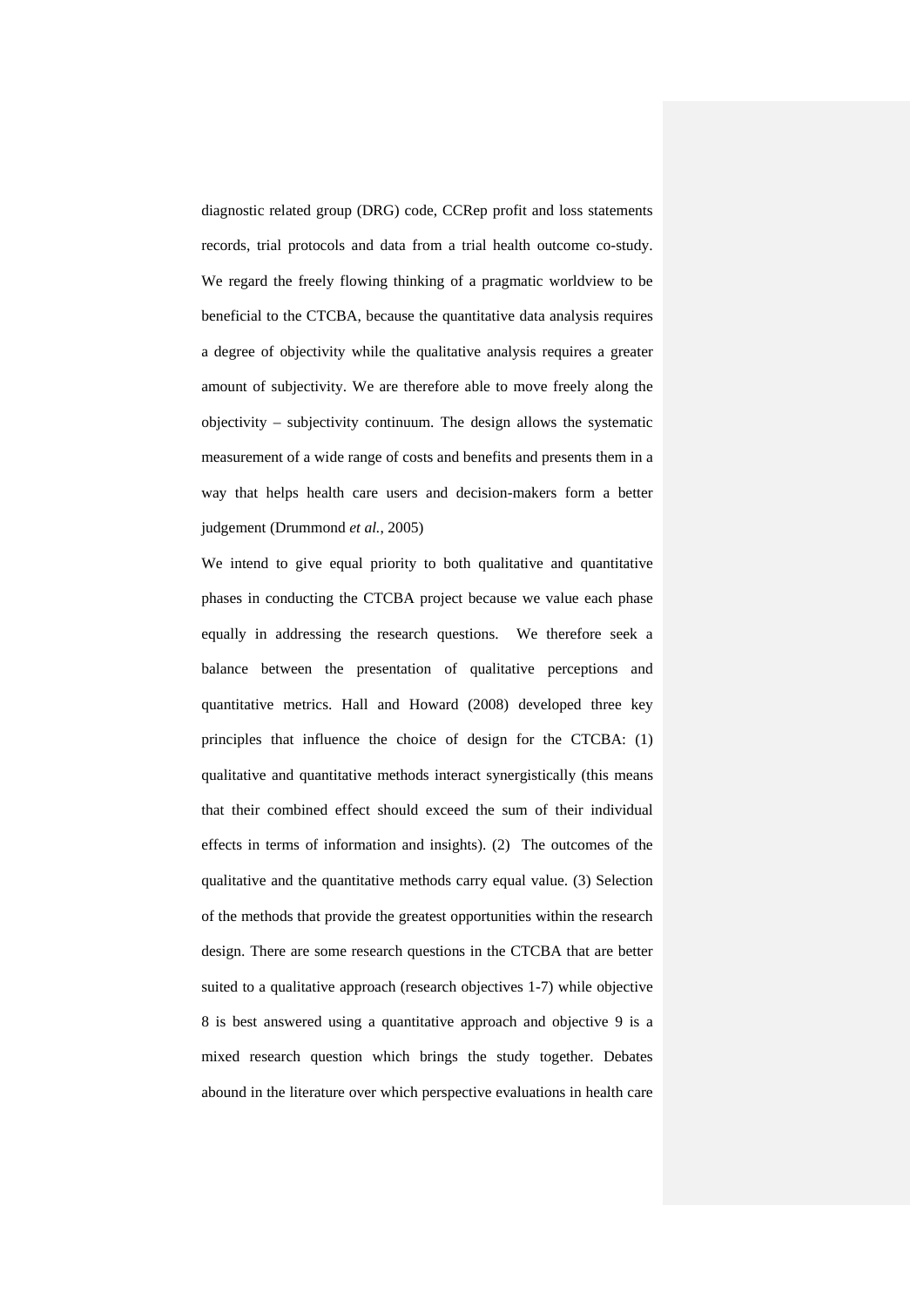should take (Drummond *et al.*, 2005). Having a mixed method approach provided opportunities to take a societal perspective in the qualitative analysis and a more focussed Health Board perspective in the quantitative analysis.

The design most suited to the CTCBA is a multi-level research model variation of the triangulation design. Doyle *et al.*, describe the use of a multi-level model:

> *The multi-level research model variation of the triangulation design is used when the focus of the study is on a system and different methods are used to address the different levels. For example, qualitative methodology may be used to ascertain the views of nurse managers on a particular issue, and this is compared with a survey of staff nurses' views* (2009, p 181).

Multilevel designs are used in hierarchically organised systems in which one level of analysis is nested within another (Teddie and Tashakkori 2009). For example, in the CTCBA study caregiver groups are nested within participant groups which are within CCRep which is within CMDHB. CMDHB in turn is within the New Zealand political system which is within New Zealand society. The New Zealand society also contains the pharmaceutical industry. This organised collection of collaborating stakeholder groups creates a system to accomplish the overall goal of conducting drug trials. We choose a concurrent design for the CTCBA to allow for corroboration between findings (see figure 5). We employ an analytic strategy in which qualitative and quantitative techniques were used at different levels of aggregation to answer our interrelated research objectives. Several links were made between the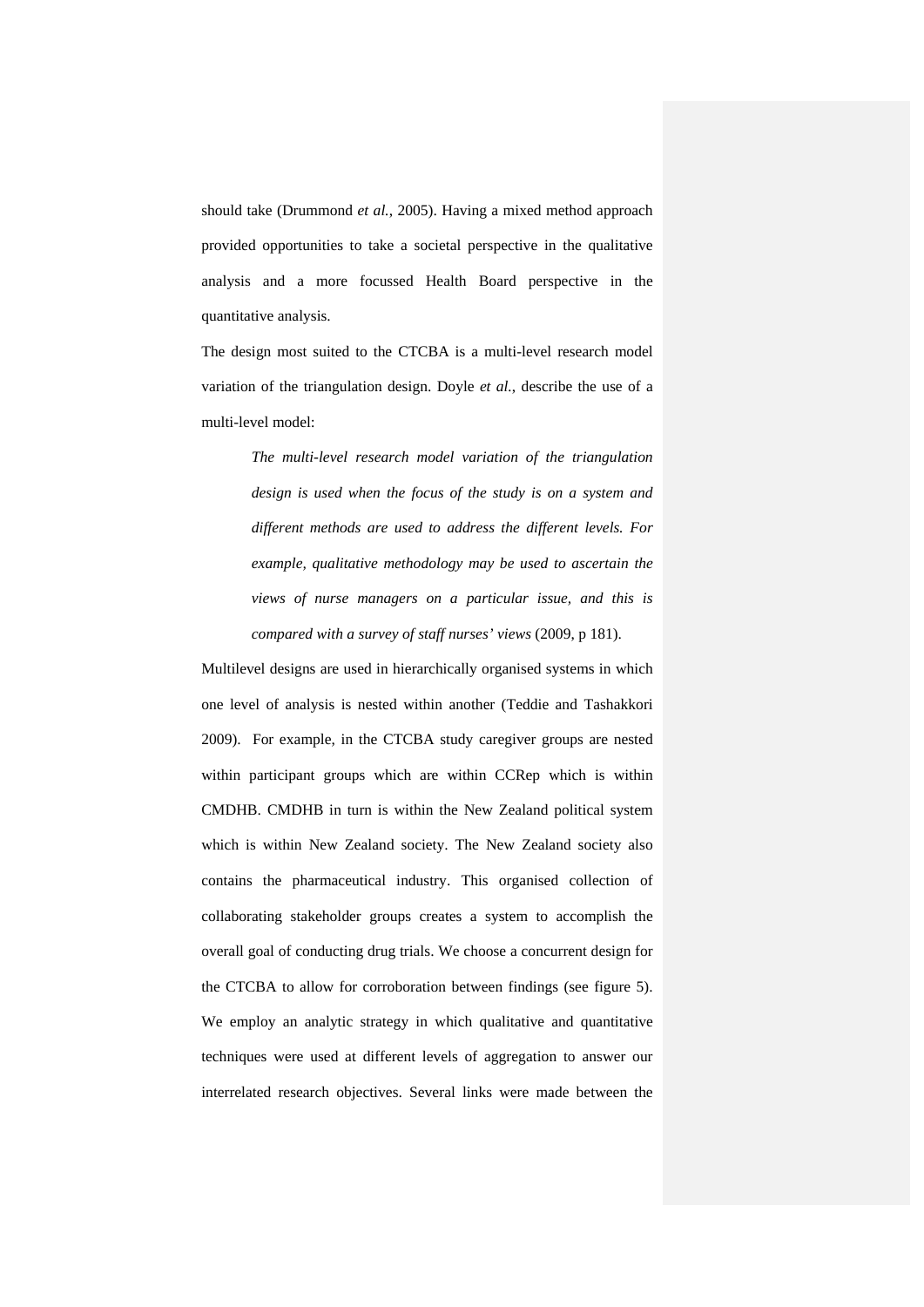data sets. We found the qualitative data alerted us to weaknesses in the accounting data used for the quantitative phase, for example a research nurse talked of completing many of her work-tasks at home and outside of the recorded work hours used in the quantitative part of the study. She found it easier to contact her trial participants in the evenings. The design allows adjustments to be made to the quantified data to accommodate this information.

A concurrent design allows costs and benefits identified in the quantitative phase to be explored further in the qualitative phase and vice versa. This two-way interaction is important and it cannot be achieved in a sequential design in which one phase is completes before the other has begun. The design uses triangulation at two levels: (1) triangulation occurs when a number of qualitative methods are used to gather data, which are then analysed concurrently; and (2) triangulation occurs when quantitative data are analysed with qualitative data. We base the CTCBA design on a successful design used by Johnstone (2004) to explore the adoption of new surgical technology in a health-care setting. She specifically asks 'what are top managers' assumptions about, and expectations of, their hospitals' investments in new surgical artifacts?' The questions that Johnstone addresses are sufficiently similar to those in our study to warrant the adaptation of her design. We merge the data in the interpretation stage of the study when we address objective nine. This is consistent with the previous design choice of equally weighting the data sets and is in contrast to embedding and connecting which are more closely linked to a single or dominantly weighted design.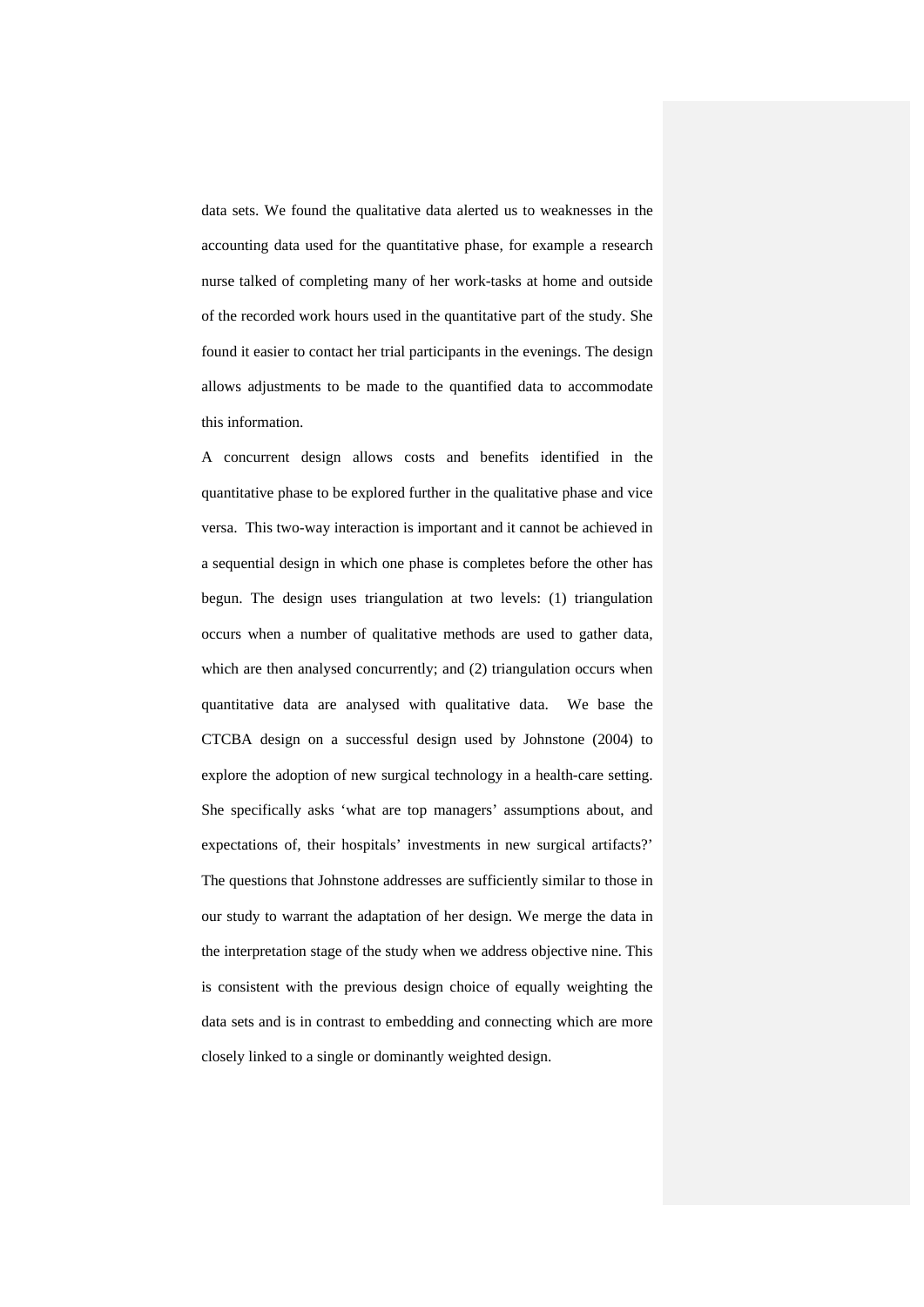The research process begins with the identification of a broad research problem, which is translated into a number of research questions. The identification of the worldview and the development of the methodology occur next as described previously in this section. Using a pragmatic perspective, as shown in figure 5, we determine what analyses are needed to meet our research objectives. This influences the development of the study design and method selection (cell 1), which provides a guide (cells 2 to 13) for the interactive, circular process of data collection, data analysis, and design review that follows until saturation is reached and no new information emerges (Lincoln and Gubra, 1985). We analyse the data using inductive and/or deductive reasoning (cells 4, 5, 6 and 7). We then use a qualitative phase used to gather information from a number of participant groups. Mixed methods research allows for a wide range of data to be considered and therefore provides opportunities for triangulation (cells 6, 7 and 9) which involves reviewing and analysing evidence from multiple sources (Cresswell, 1994). We merge the qualitative and quantitative data to provide an analysis of the research problem at multiple levels. We provide loops for reflection and further review of the literature (cells, 10, 11 and 12). One example of using this loop revealed concerns about ethical issues within clinical trials which could be compared with views from emerging literature. We reach conclusions using the merged data and a cost benefit analysis constructed for the quantitative (cell 8) and qualitative (cell 13) data. This data informs our final combined discussion and conclusions (cell 14). Table 4 shows the specific objectives, data collection methods and participants of the study.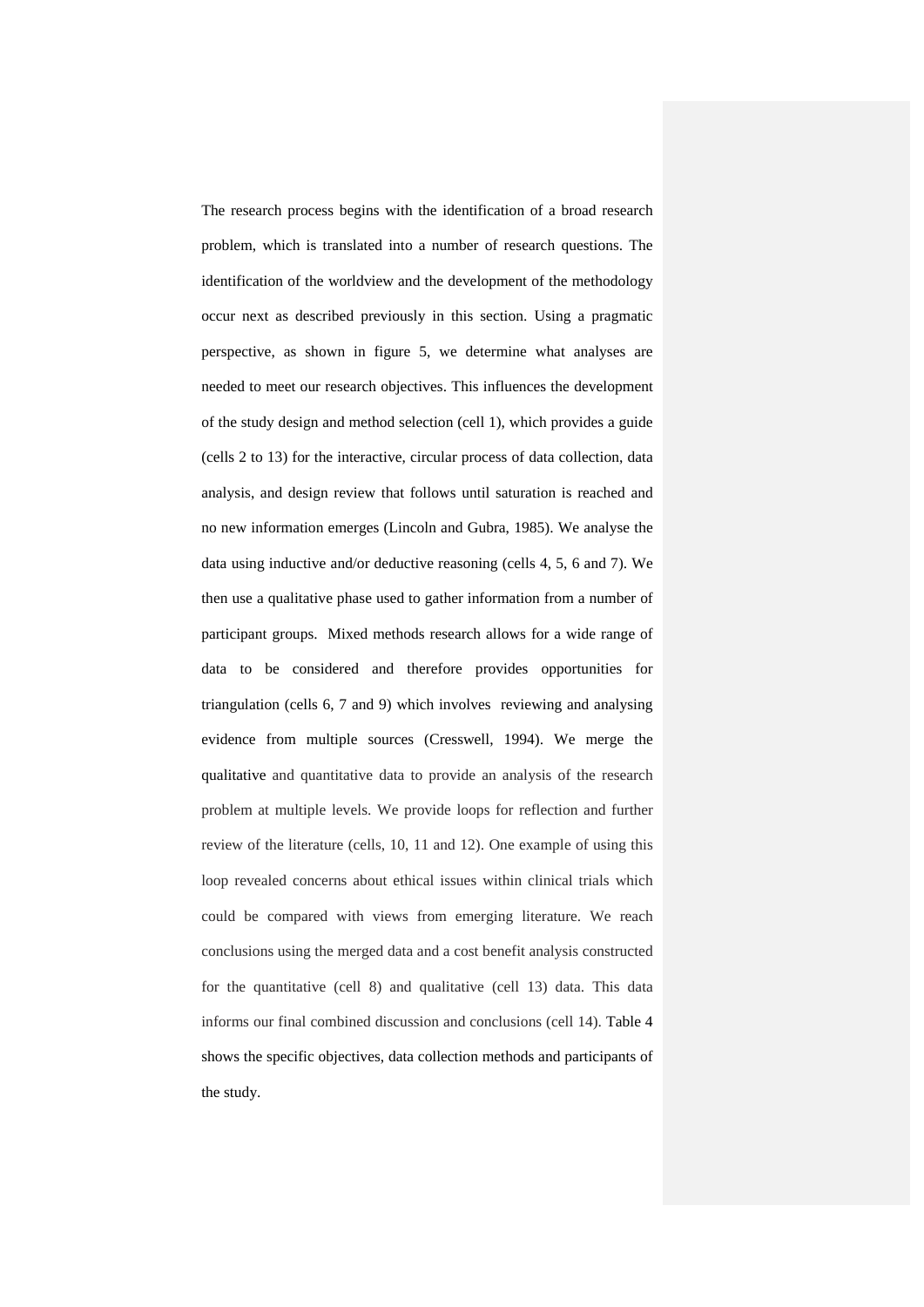We consider different methods for each participant group to allow for communicative preferences. Following consultation at the design stage of the CTCBA some participants indicated a strong preference for one method over another. In particular the pharmaceutical company representatives citing busy schedules were not keen to participate in focus groups but were willing to participate in interviews. This was also the case with most politicians. A participant who was involved in conducting clinical trials was happy to complete a survey but declined to be part of an interview or focus group, again citing time constraints. Although we did not initially intend to conduct telephone interviews a few trial participants telephoned and offered to answer questions and discuss their perceptions of the trial verbally rather than completing the survey form received in the mail.

We ask the same questions of each stakeholder group irrespective of the data collection method used to facilitate a comparison of their responses. This uncovers of differing perceptions - for example, health board staff felt that trial participants gained the most benefit from the new treatment drugs being offered whereas trial participants identified the additional care and attention as the greatest benefit. We also observe that the views of researchers differ from those of trial participants - although many researchers who were surveyed believe that New Zealand studies are needed to obtain drug registration in New Zealand, interviews with managers from Medsafe and PHARMAC reveal that New Zealand data are not required for this purpose.

#### **vi. The Results**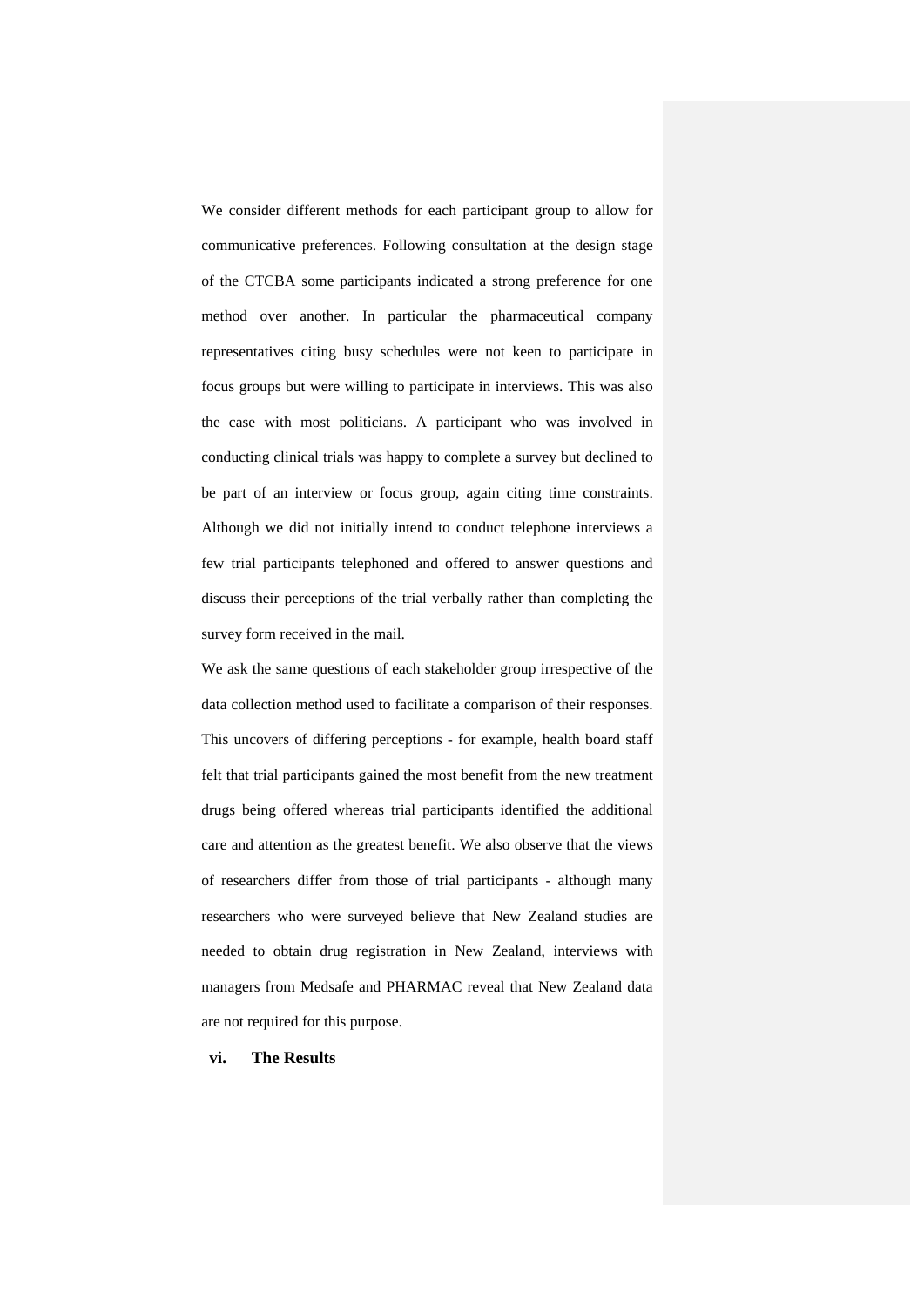Bryman (2007) identifies a range of challenges to the successful integration of mixed methods results, including the tendency for qualitative and quantitative results to be written for different audiences, the frequent availability of quantitative data before qualitative findings (owing to the time needed to conduct qualitative studies), and the barriers presented by journals that favour either qualitative or quantitative research respectively. One solution is to analyse and present the results of the various phases in mixed methods research separately. This solution can result in missed opportunities to capitalise on the potential that mixing methods can bring (Hall and Howard, 2008). Stange et *al.* (2006) suggest that where qualitative and quantitative findings are complex, results should be published in separate qualitative and quantitative forms as well as in a mixed methods form. Hall and Howard (2008) support the presentation of individual and mixed-paradigm results suggesting that there should be no expectation that the two types of results '*will confirm, support, or cancel out one another (we are not in search of a single truth) but rather that multiple perspectives are provided on one subject'* (p 254). A pragmatic model suggests the results should be presented in a way that best suits the situation and intended audience. We intend therefore to present the qualitative and quantitative results for the CTCBA as standalone manuscripts and also to analyse and present combined results.

#### **vii. Conclusion**

This paper presents a review of the literature that informed our decision to adopt mixed methods research in a current research project. We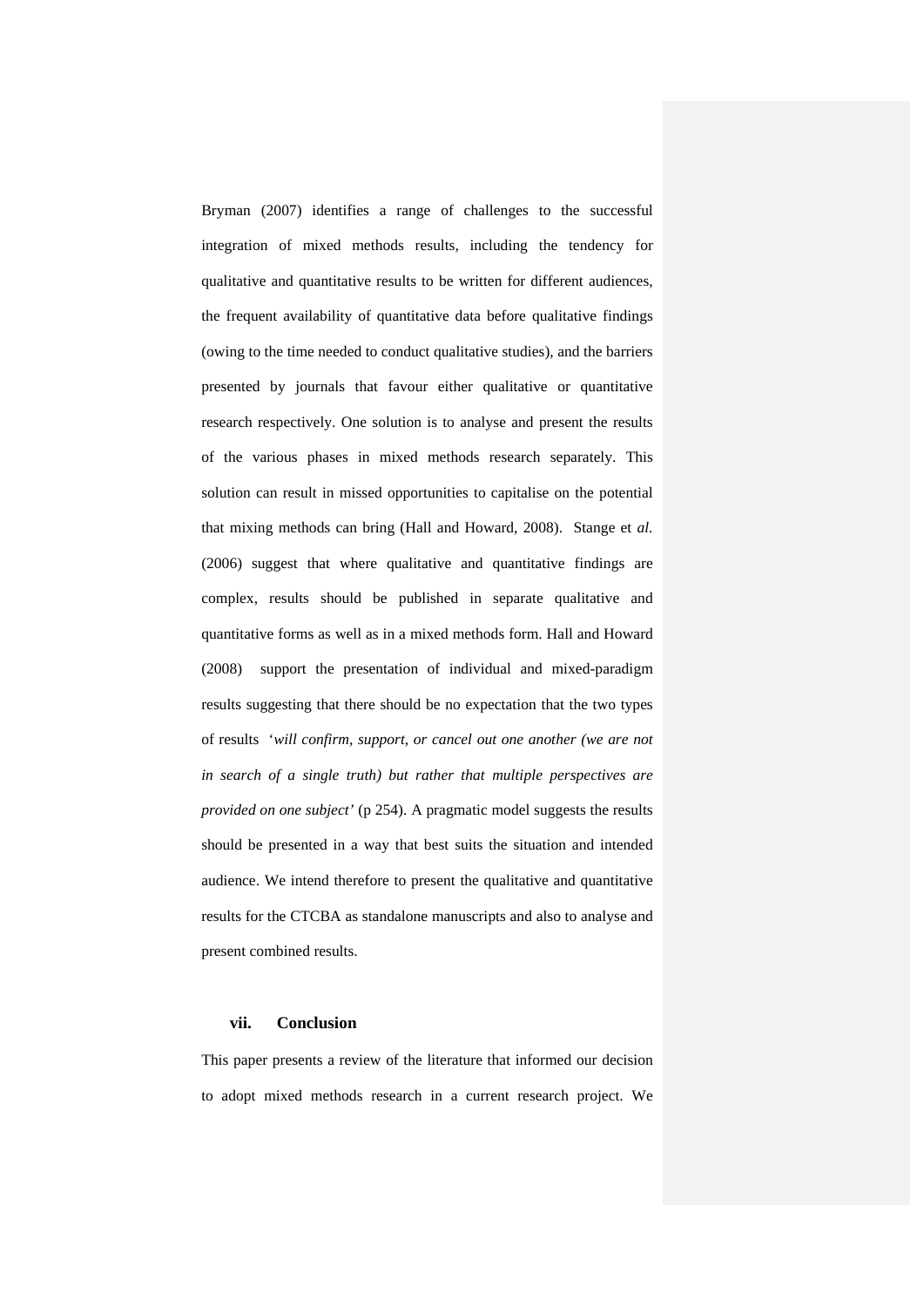illustrate the steps we took in developing our study with specific examples and provided a conceptual model of our research design, which is a triangulation mixed methods design. The design employs a mixed method, mixed methodology approach to analyse both qualitative and quantitative data. The quantitative phase of the design draws data from a retrospective case-control study establishes the costs and benefits of clinical drug trials. Concurrent with this data collection, qualitative focus groups, interviews and semi-structured surveys are used to explore the costs and benefits as perceived by decision makers, pharmaceutical company representatives, staff participants and caregivers. We collect both quantitative and qualitative data to bring together the strengths of both forms of research to compare, validate and corroborate results. Our research design enables the analysis of three key layers; societal, organisational and personal. Each of these layers reveals different perspectives on sponsored clinical drug trials and indicates the advantages of using mixed methods research.

#### **References**

ADVANCE Management Committee, 2001, Rationale and design of the ADVANCE study: a randomised trial of blood pressure lowering and intensive glucose control in high-risk individuals with type 2 diabetes mellitus. Action in Diabetes and Vascular Disease: PreterAx and DiamicroN Modified-Release Controlled Evaluation. Journal of Hypertension, Supplement, 19, S21–28. Alonso-Coello, P., I. Solà, R. Rotaeche, A. González, M. Marzo-

Castillejo, A. Louro-González, R. Carrillo, P. Velázquez, G.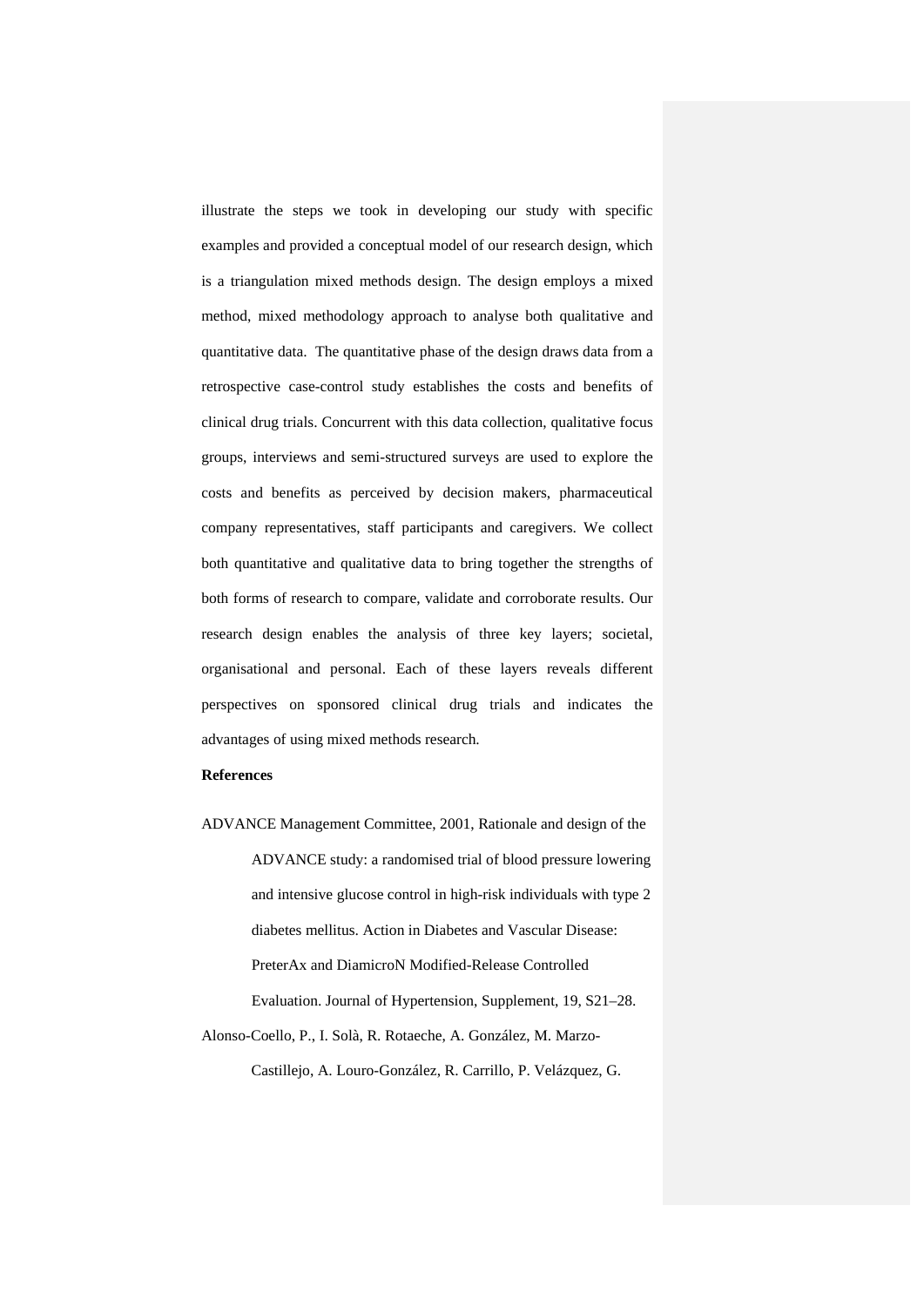García-Velasco and C. Calderó,2009, Perceptions, attitudes and knowledge of evidence-based medicine in primary care in Spain: a study protocol. BioMed Central Health Services Research. 9 (80), available at: http://www.biomedcentral.com/1472-6963/9/80 (accessed 20 November 2009).

- Angell, M., 2008, Industry-sponsored clinical research: A broken system. Journal of the American Medical Association, 300 (9),1069 -1071.
- Bazeley, P., 2009, Editorial: Integrating data analyses in mixed methods research. Journal of Mixed Methods Research, 3, 203 -207.
- Brewer, J. and A. Hunter, 1989, Multimethod research: A synthesis of styles. (Newbury Park, CA: Sage).
- Bryman, A., 2007, Barriers to integrating quantitative and qualitative research. Journal of Mixed Methods Research, 1, 8-22.

Buxton, M., S. Hanney and T. Jones, 2004, Estimating the economic value to societies of the impact of health research: A critical review". Bulletin of World Health Organization,

82 (10) 733 - 739.

Carter, S. M. and M. Little, 2007, Justifying knowledge, justifying method, taking action: Epistemologies, methodologies, and methods in qualitative research. Qualitative Health Research, 17 (10), 1316-1328.

Cathain, A., E. Murphy, and J. Nicholl, 2007, Integration and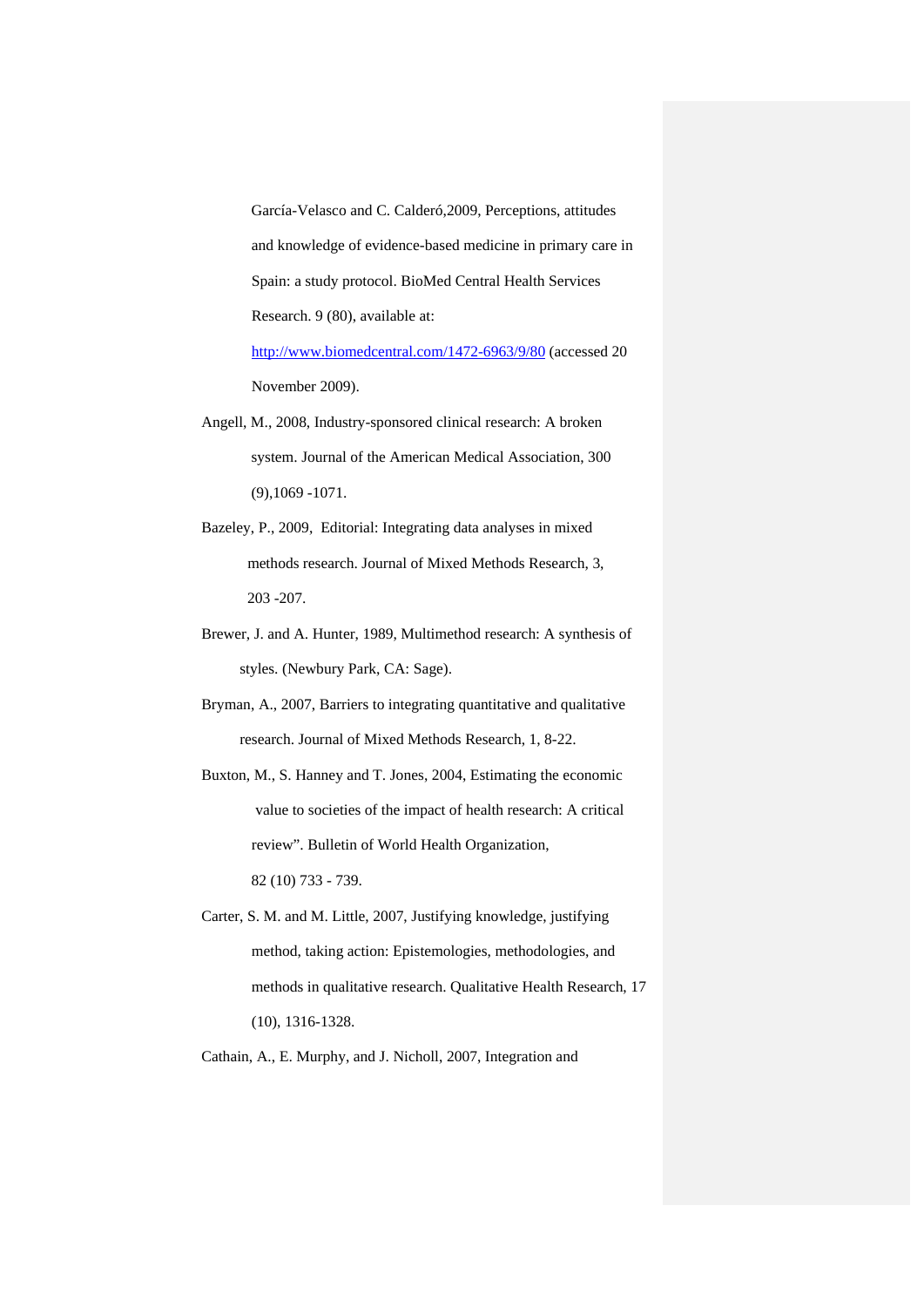publications as indicators of 'yield'from mixed methods studies. Journal of Mixed Methods Research, 1 (2), 147–163.

Collier, R., 2009, Rapidly rising clinical trial costs worry researchers. Canadian Medical Association Journal, 180 (3), 277-278.

Counties Manukau District Health Board, 2009 Health Research Strategy for Counties Manukau District Health Board, available at: http://www.pdfdownload.org/pdf2html/pdf2html.php?url=http% 3A%2F%2Fwww%2Ecmdhb%2Eorg%2Enz%2Fabout%5Fcmd hb%2FPlanning%2FResearch%2FCMDHB%2Dresearch%2Dstr ategy%2Epdf&images=no accessed 22 November, 2009

- Creswell, J. W., 2003, Research design: Qualitative, quantitative and mixed methods approaches  $(2<sup>nd</sup>$ ed) (Thousand Oaks, CA: Sage).
- Creswell, J. W. and V. L. Plano Clark, 2007, Designing and Conducting Mixed Methods Research. (Thousand Oaks, CA: Sage).
- DePoy, E. and L.N. Gitlin, 1994, Introduction to research: Multiple strategies for health and human services. (St. Louis, MO: C. V. Mosby).
- Doyle, I., A. Brady and G. Byrne, 2009, An overview of mixed methods research. Journal of Research in Nursing. 14 (2), 175- 85.
- Drummond, M.F., B. O'Brian, G. L. Stoddart and G.W. Torrance, 2000, Methods for the economic evaluation of health care programmes,  $(2<sup>nd</sup> edition)$ . (New York, Oxford Press).

Edwards, S. J., R. J. Lilford and J. Hewison, 1998, The ethics of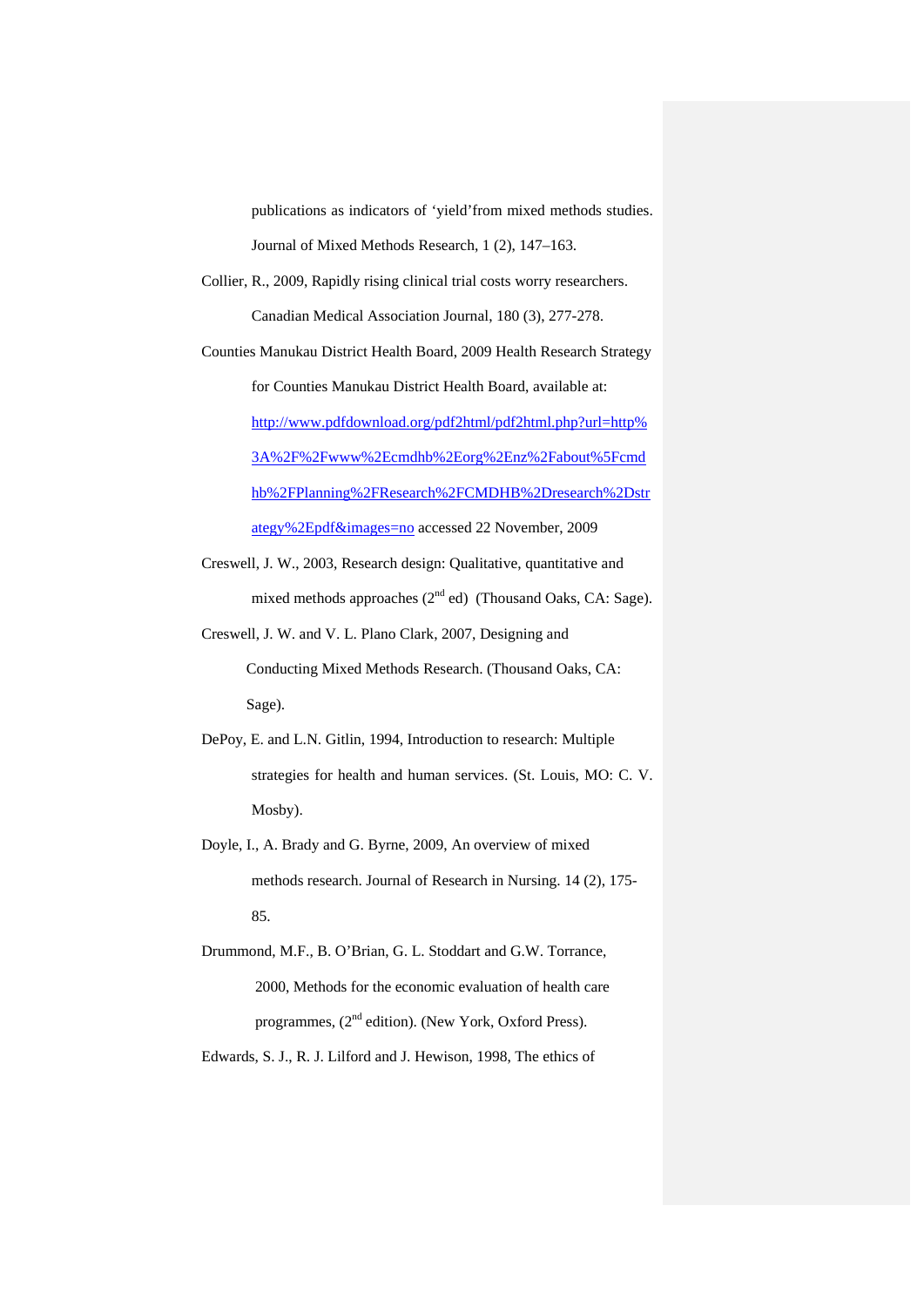randomised controlled trials from the perspectives of patients, the public, and healthcare professionals. British Medical Journal, 317, 1209-1212.

- Emanuel, E., L. Schnipper, D. Kamin, J. Levinson and A. Lichter, 2003. The costs of conducting clinical research. Journal of Clinical Oncology, 21 (22), 4145-4150.
- Erlandson, D. A., E. L. Harris, B. L. Skipper and S. D. Allen, 1993, Doing naturalistic enquiry: A guide to methods. (Newbury Park, CA: Sage).
- Fireman, B., L. Fehrenbacher, E. Gruskin and G.T. Ray, 2000, Cost of care for patients in cancer clinical trials. Journal of the National Cancer Institute, 2, 136-142.
- Goldman, D., M. Schoenbaum, A. Potosky, J. Weeks, S. Berry, J. Escarce, B. Weidmer, M. Kilgore, N. Wagle, J. Adams, R. Figlin, J. Lewis, J. Cohen, R. Kaplan and M. McCabe, 2001, Measuring the Incremental Cost of Clinical Cancer Research. Journal of Clinical Oncology, 19 (1), 105-110.
- Giddings, L. S., 2006, Mixed-methods research: Positivism dressed in drag? Journal of Research in Nursing, 11 (3) 195-203.
- Greene, J.C., 2005, The generative potential of mixed methods inquiry. International Journal of Research Method in Education, 28 (2), 207–211.
- Greene, J. C., V. J. Caracelli and W. F. Graham, 1989, Toward a conceptual framework for mixed method evaluation designs. Educational Evaluation and Policy Analysis, 11, 255–74.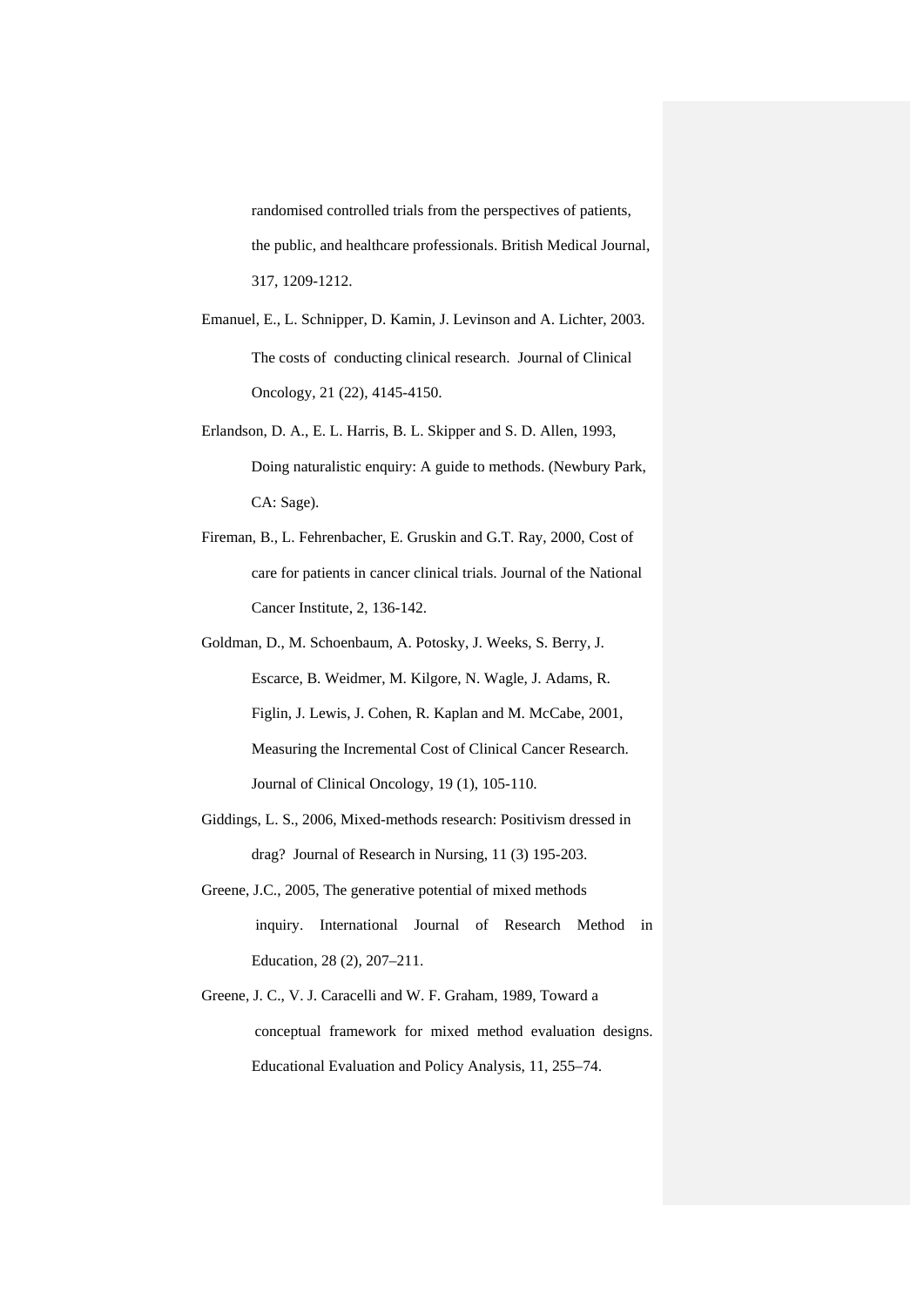- Hall, B. and K. Howard, 2008, A synergistic approach: Conducting mixed methods research with typological and systemic design considerations. Journal of Mixed Methods Research, 2, 248 -70.
- Hoffman, D. M., 2009, Multiple methods, communicative preferences and the incrementalinterview approach protocol. Forum Qualitative Sozialforschung / Forum: Qualitative Social Research, 10 (1), Art. 41 available at: http://nbnresolving.de/urn:nbn:de:0114-fqs0901419. (accessed 12 November 2009).
- Johnstone, P. L., 2004, Mixed methods, mixed methodology health services research in practice. Qualitative Health Research, 14, 259-271
- Jull, A., M. Wills, B. Scoggins, and A. Rodgers, 2005. Clinical trials in New Zealand – treading water in the knowledge wave? New Zealand Medical Journal, 118 1221, available at: http://www.nzma.org.nz/journal/118-1221/1638/content.pdf (accessed 12 November 2009).
- LaFleur, J., L.S. Tyler and R. R. Sharma, 2004, Economic benefits of investigational drug services at an academic institution. American Journal of Health System Pharmacy, 61 (1) 27-32.
- Lincoln, Y. S. and E. G. Guba, 1985, Naturalistic inquiry. (Newbury Park: Sage).

Majumbar, S. R., M. T. Roe, E. Peterson, A. Y. Chen, W. B. Gibler,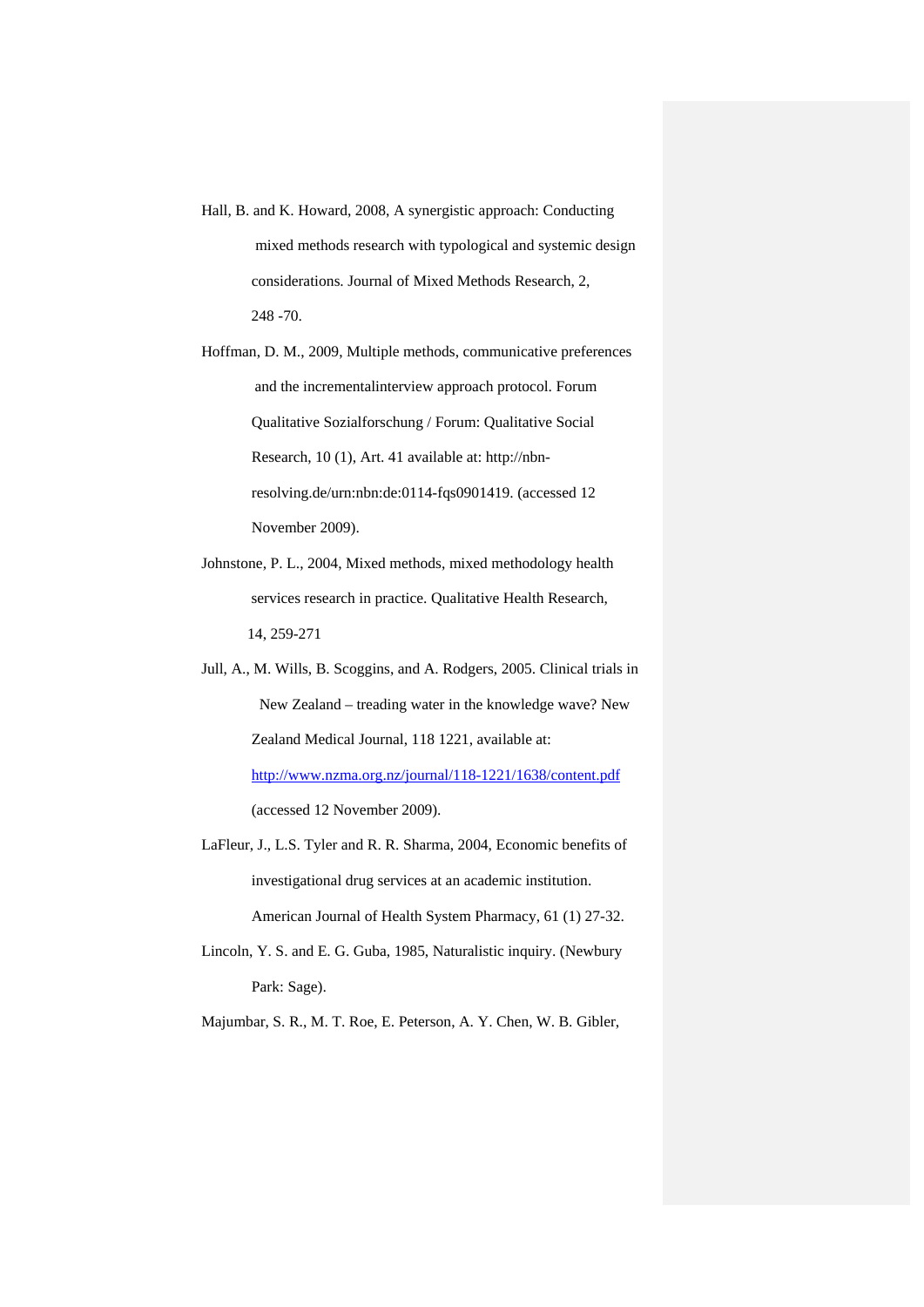and P. W. Armstrong, 2008, Better out comes for patients treated at hospitals that participate in RCTs. Archives of Internal Medicine, 168 (6), 657-662.

- Morgan, D. L., 1997, Practical strategies for combining qualitative and quantitative methods, (Portland, OR: Portland State University Press).
- Morgan, D. L., 2006, Connected contributions as a motivation combining qualitative and quantitative methods, in Curry, L., Shield, L. and Wetle, T. (Eds.), Applying qualitative and mixed methods in aging and public health research. (Washington, DC: American Public Health Association).
- Morgan, D. L., 2007, Paradigms lost and pragmatism regained: Methodological implications of combining qualitative and quantitative methods. Journal of Mixed Methods Research,1, 48- 76.
- Morgan, D. L., 1998, Practical strategies for combining qualitative and quantitative methods: Applications to health research. Qualitative Health Research, 8 (3), 362-376.
- Murphy, K. M., and R. Topel, R 1998, The economic value of medical Research, available at:

http://laskerfoundation.org/advocacy/econimpact.htm (accessed 12 November 2009).

Neal, B., A. Rodgers, M. Mackie and S. MacMahon, 1996, Forty years of randomised trials in the New Zealand Medical Journal. New Zealand Medical Journal, 109 (1031) 372‐373.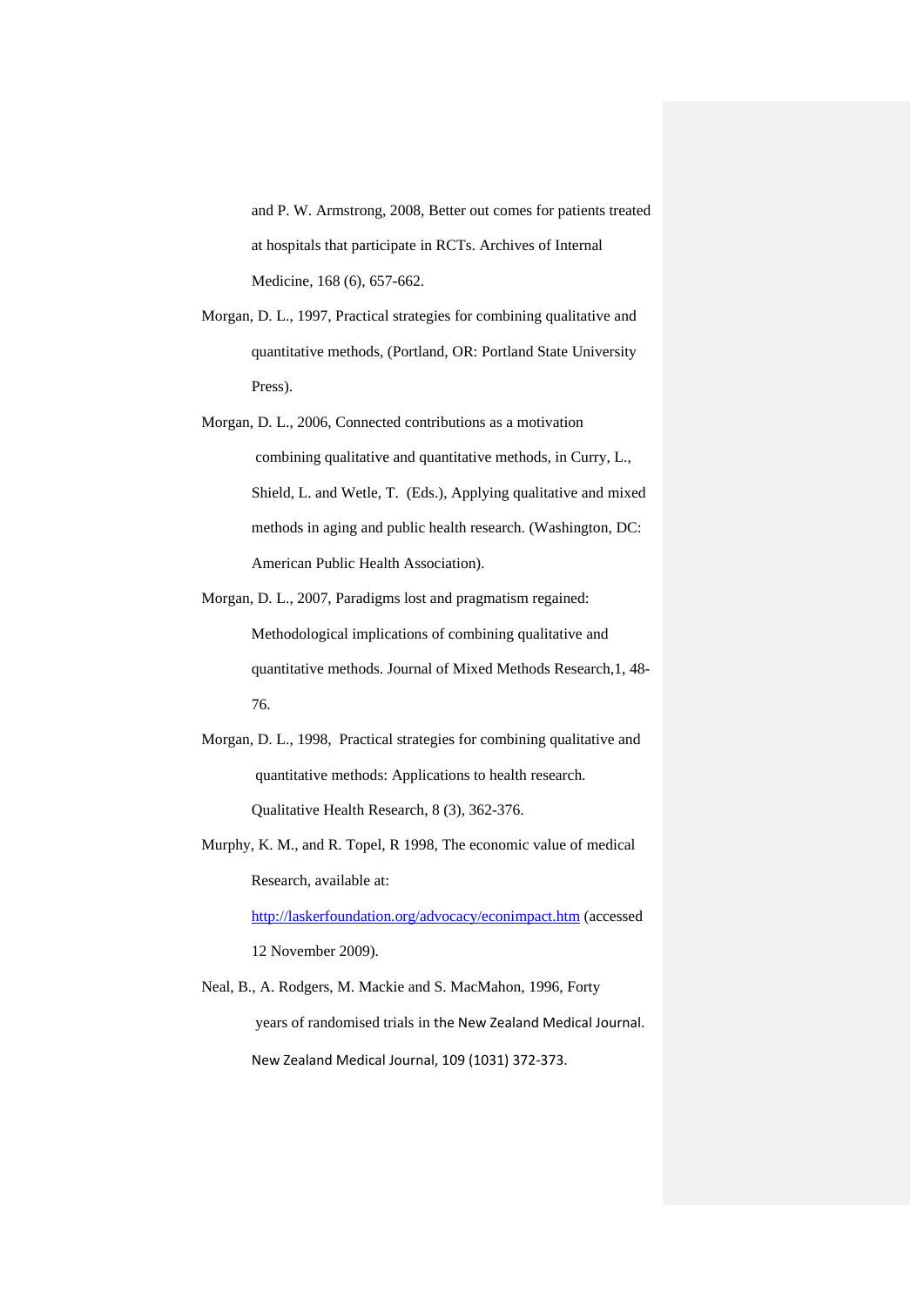- New Zealand Treasury, 2009, Challenges and choices: New Zealand's long term fiscal statement October 2009. Persistent URL: http://www.purl.org/nzt/o-1243
- ONTARGET/TRANSCEND Investigators, 2004, Rationale, design, and baseline characteristics of 2 large, simple, randomized trials evaluating telmisartan, ramipril, and their combination in highrisk patients: The Ongoing Telmisartan Alone and in Combination with Ramipril Global Endpoint Trial/Telmisartan Randomized Assessment Study in ACE Intolerant Subjects with Cardiovascular Disease (ONTARGET/TRANSCEND) trials. American Heart Journal, 148 (1) 52-61
- Reichert, J.M., and C-P. Milne, 2002, Public and private sector contributions to the discovery and development of 'impact' drugs. American Journal of Therapeutics, 9 (12) 543-555
- Ryan, S., 2009, Benefits of conducting commercial clinical trials in a NZ public hospital. Paper presented at the New Zealand Clinical Research Conference Auckland.
- Sage, M. and A. Jellie, 2003, The thin edge of the wedge: Balancing budgets in biotechnology. Simpson Grierson X-Tech Group.
- Scheifele, D. W., 1997. Clinical trials and tribulations: A personal view of interacting with pharmaceutical manufacturers. Clinical and Investigative Medicine; 20 (3) 188-192
- Schwandt, T. A., 2001. Dictionary of qualitative inquiry  $(2<sup>nd</sup>$  ed). (Thousand Oaks, CA: Sage).
- Stange, K., B. Crabtree and W. Miller, 2006, Publishing multimethod research. Annals of FamilyMedicine, 4 (4) 292-294.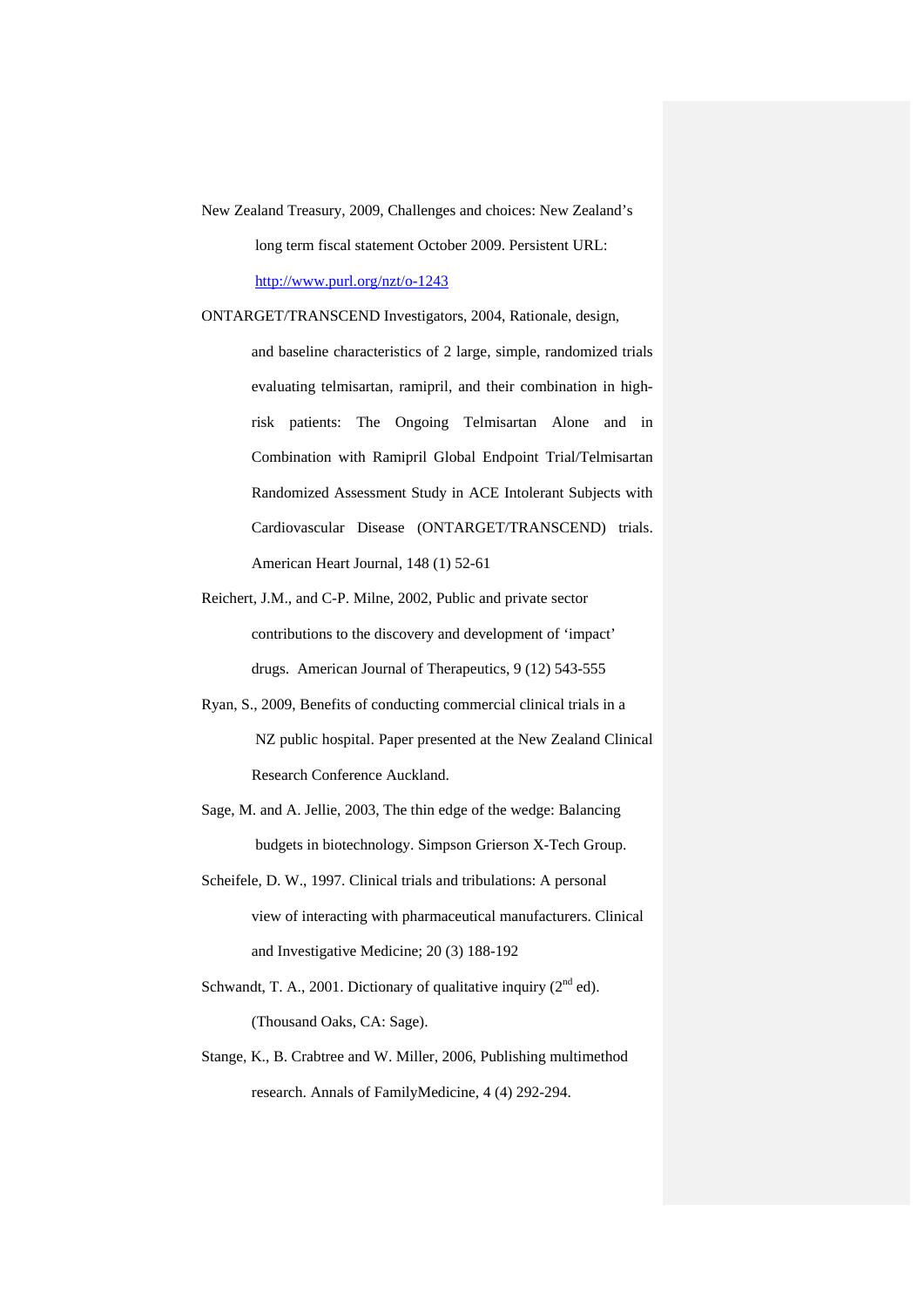- Teddlie, C. and A. Tashakkori, 2009. Foundations of mixed methods research: Integrating quantitative and qualitative approaches in the social and behavioral sciences. (Thousand Oaks, CA: Sage).
- Tucci, G., 2007, Challenging tasks for 'triangulation': Editorial. National Journal of Transport Economics. 34 (3) 307-17.
- Twinn, S., 2003, Status of mixed methods research in nursing. in: Tashakkori, A, and Teddlie, C (Eds), Handbook of Mixed Methods in Social & Behavioral Research. (Thousand Oaks, CA: Sage). 541–556.
- Watson, E., 2006, Pharmaceutical research and development in New Zealand - on the brink of abyss: Auckland: Nazadel Ltd.
- White, C. D., 2004, Randomised controlled trials of palliative care  $-$  a survey of the views of advanced cancer patients and their relatives. European Journal of Cancer, 44 (13) 120-129
- Williams, C.J., J. L. Shuster Jr., O. J. Clay, and K. L. Burgio, 2006, Interest in research participation among hospice patients, caregivers, and ambulatory senior citizens: Practical barriers or ethical constraints? Journal of Palliative Medicine, 9 (4), 968- 974.
- Woolley, C. M., 2009, Meeting the mixed method challenge of integration in a sociological study of structure and agency. Journal of Mixed Methods Research, 3 (1) 7-25.
- Zycher, B., J. A. DiMasi and C-P Milne, 2008, The truth about drug innovation: thirty-five summary case histories on private sector contributions to pharmaceutical science. Manhattan Institute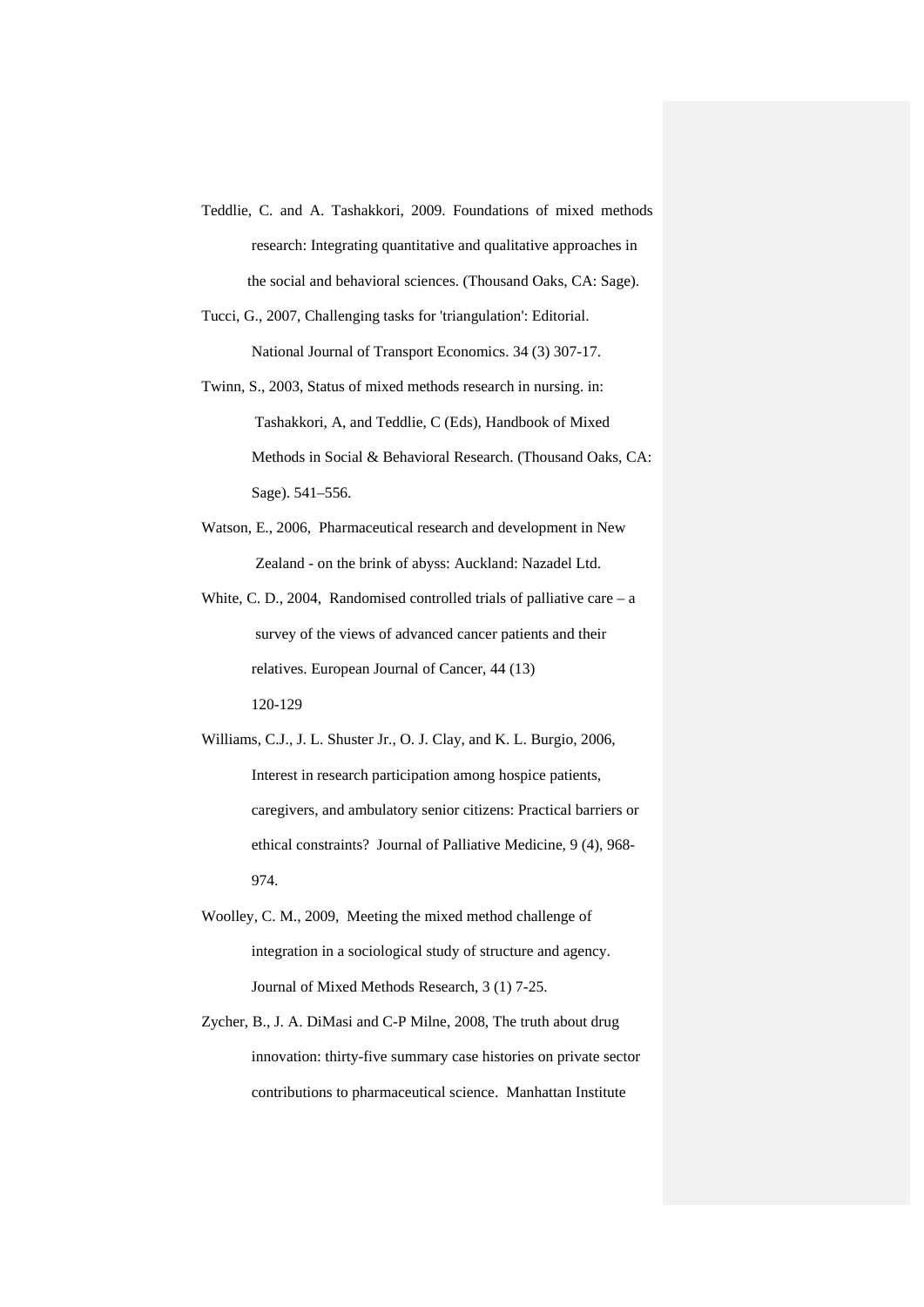Center for Medical Progress, available at:

http://www.manhattan-institute.org/html/mpr\_06.htm (accessed 20 March 2009).

# **Personal Communications**

Ryan, S., 2008, "Overhead calculations will provide value to CCRep,

CMDHB, the Ministry of Health (MOH) and the Health Research Council" Personal communication between Lynette Murphy and Dr Stuart Ryan, General Manager CCRep, Aug 1, 2008).

**Table 1: Source of sponsorship of active RCT at Australian and New Zealand sites in January 2008. (Source: Counties Manukau District Health Board, 2009, p. 6)** 

|                          | Australian | New Zealand |  | CCRep     |
|--------------------------|------------|-------------|--|-----------|
|                          | studies    | studies     |  | studies   |
| Government and           | 75 (32%)   | 20 (39%)    |  | $5(11\%)$ |
| Charitable               |            |             |  |           |
| agencies                 |            |             |  |           |
| University               | 42 (18%)   | 4(8%)       |  | 2(4%)     |
| collaboration            |            |             |  |           |
| Pharmaceutical           | 117 (50%)  | 27 (53%)    |  | 39 (85%)  |
| Industry                 |            |             |  |           |
| <b>Total Randomised</b>  | 234        | 51          |  | 46        |
| <b>Controlled Trials</b> |            |             |  |           |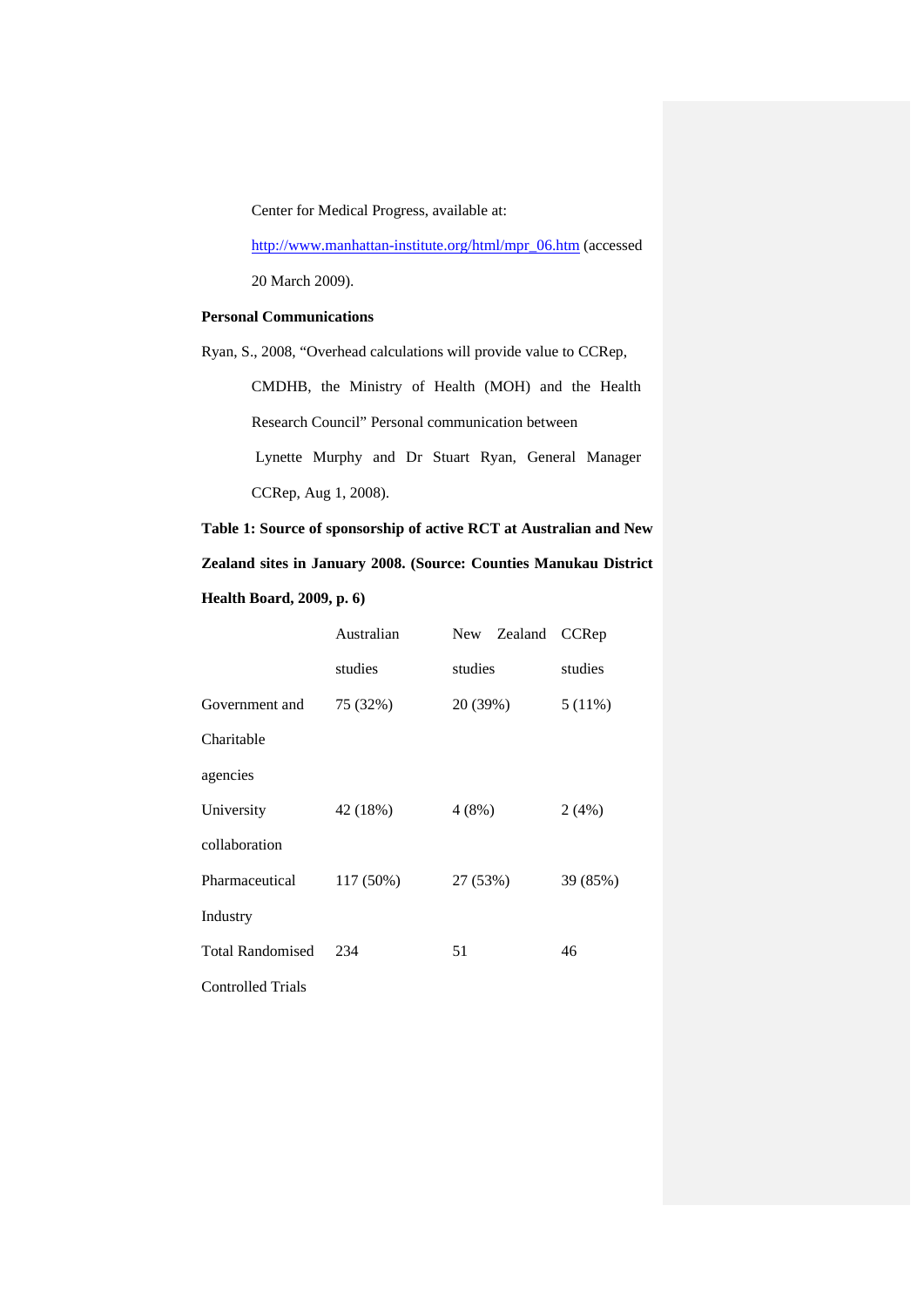**Table 2: Projected number of participants in CMDHB pharmaceutical industry sponsored studies to 2012 (Source: Adapted from Counties Manukau District Health Board, 2009, p. 16)** 

|                                 | 2009  | 2010  | 2011  | 2012  |
|---------------------------------|-------|-------|-------|-------|
| Participants                    | 1.971 | 2,464 | 3,081 | 3,851 |
| Participants as proportion 6.6% |       | 7.8%  | 9.3%  | 11.1% |
| of outpatient attendances       |       |       |       |       |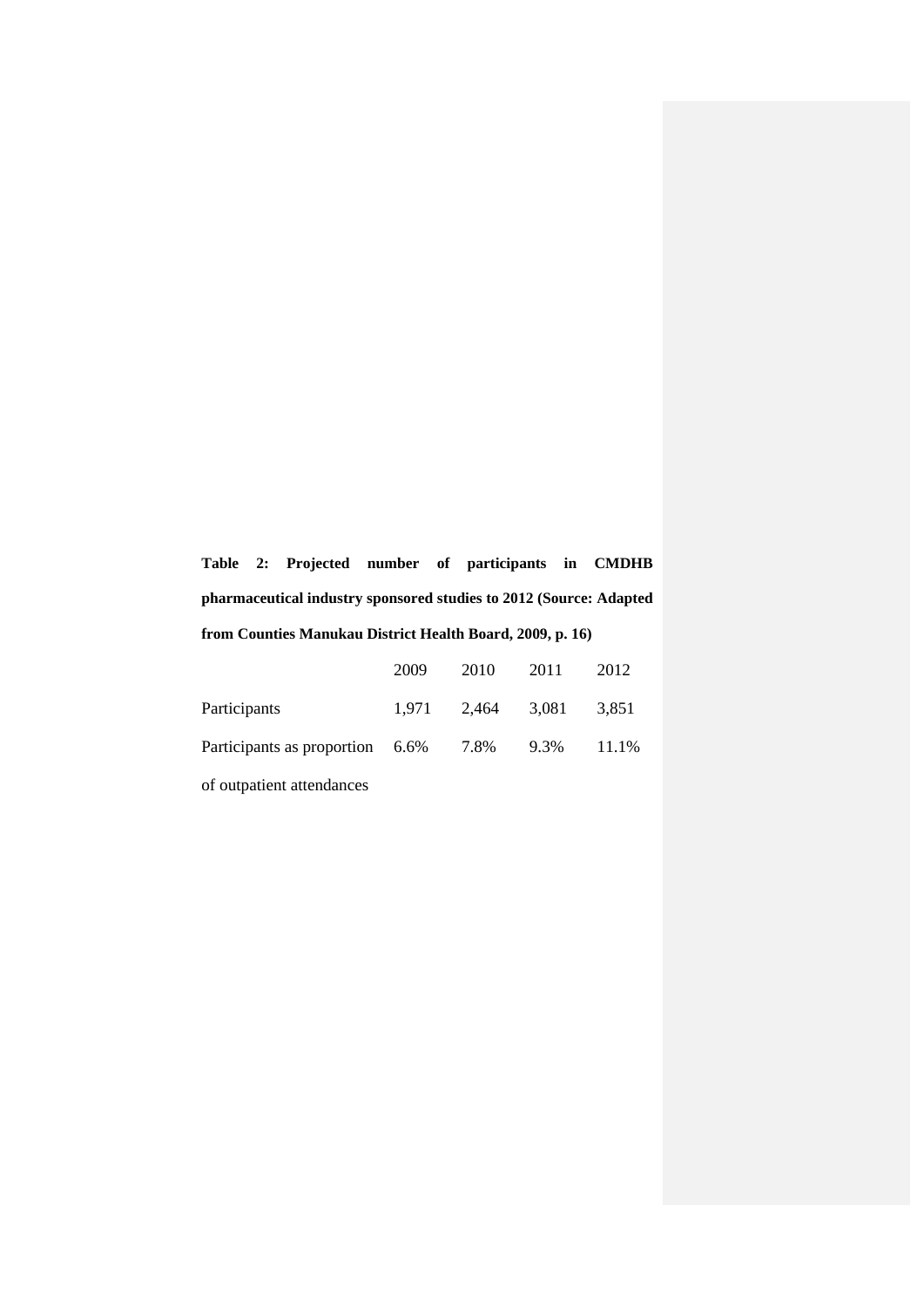# **Table 3: Strategies for integrating data (Source: Bazeley 2009 p 205)**

|    | 1. Intensive case analysis                                                               |
|----|------------------------------------------------------------------------------------------|
| 2. | Employment of the results from analysis of one form of data in approaching the           |
|    | analysis of another form of data                                                         |
| 3. | Synthesis of data generated from a variety of sources, for further joint interpretation  |
| 4. | Comparison of coded or thematic qualitative data across groups defined by                |
|    | categorical or scaled variables (matched, where possible, on an individual basis)        |
| 5. | Pattern analysis using matrices                                                          |
| 6. | Conversion of qualitative to quantitative coding to allow for descriptive, inferential,  |
|    | or exploratory statistical analysis                                                      |
| 7. | Conversion of quantitative data into narrative form, most often for profiling            |
| 8. | Creation of blended variables to facilitate further analysis                             |
| 9. | Extreme and negative case analysis                                                       |
|    | 10. Inherently mixed data analysis, where a single source gives rise to both qualitative |
|    | and quantitative information, such as in some forms of social network analysis           |
|    | 11. Often flexible, iterative analyses involving multiple, sequenced phases where the    |
|    | conduct of each phase arises out of or draws on the analysis of the preceding phase      |
|    |                                                                                          |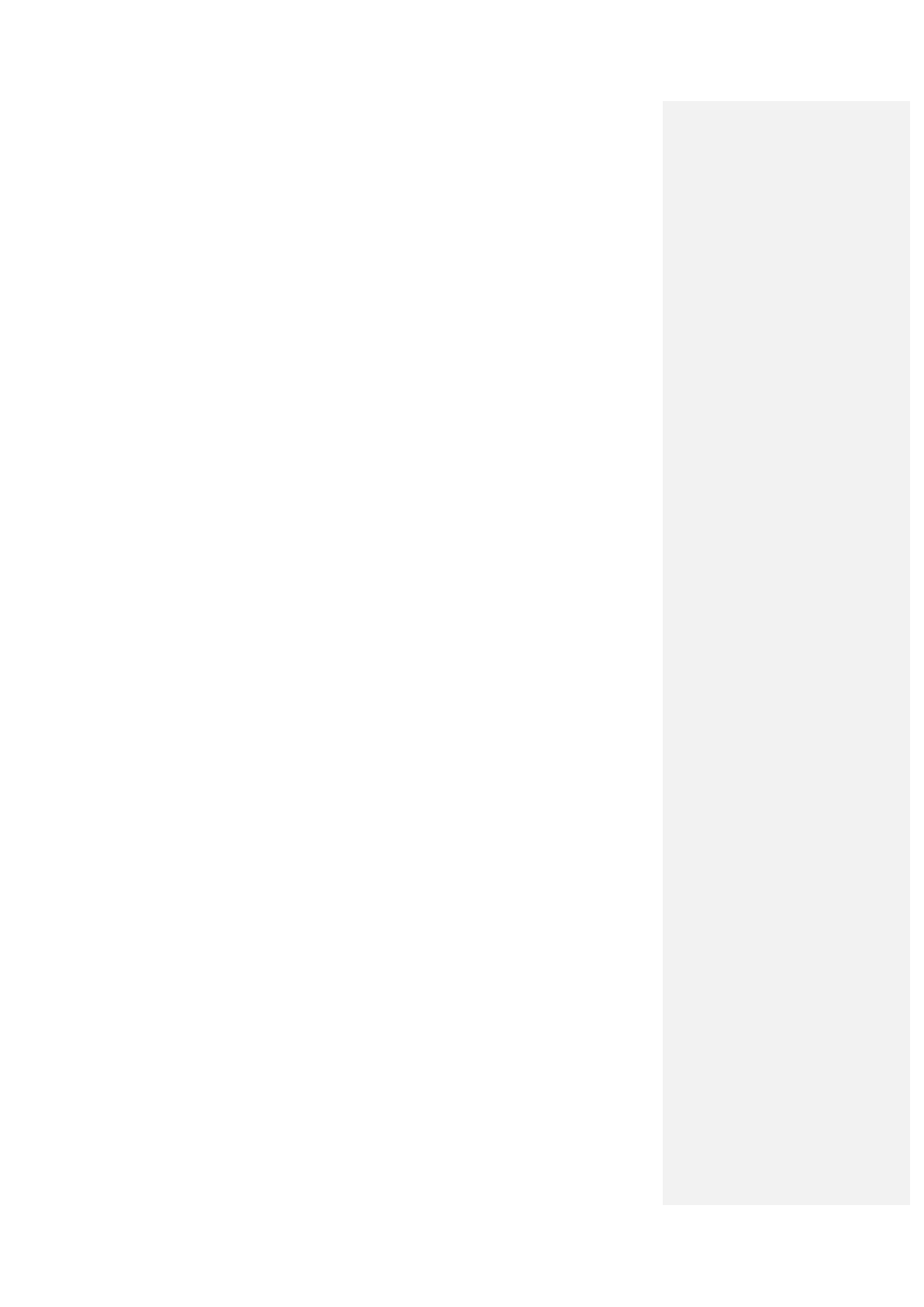| Table 4: Specific objectives, research methods and participants of CTCBA study                                                            |                                                                                                        |                                                                                                                                                                                                                                     | Formatted: Section start: New page |
|-------------------------------------------------------------------------------------------------------------------------------------------|--------------------------------------------------------------------------------------------------------|-------------------------------------------------------------------------------------------------------------------------------------------------------------------------------------------------------------------------------------|------------------------------------|
| Objective                                                                                                                                 | <b>Method</b>                                                                                          | <b>Participants</b>                                                                                                                                                                                                                 |                                    |
| 1: To establish the cost and benefit of clinical<br>drug trials as perceived by participants involved<br>in clinical trials.              | Focus groups<br>Individual surveys<br>Telephone interviews                                             | Purposive sampling will draw from two hundred and fifty two<br>participants who were enrolled in either the ADVANCE or ON<br><b>TARGET CCRep studies</b>                                                                            |                                    |
| 2: To establish the cost and benefit of clinical drug<br>trials as perceived by participants family and<br>caregivers                     | Focus groups<br>Individual surveys                                                                     | Trial participants will be asked to invite family and caregivers<br>to be part of focus groups or to complete surveys                                                                                                               |                                    |
| 3: To establish the cost and benefit of<br>clinical drug trials as perceived by<br>management and the multidisciplinary<br>team.          | <b>Individual Surveys</b>                                                                              | Invitation to CMDHB management; doctors; nurses;<br>pharmacists; dieticians and physiotherapists on hospital intranet.                                                                                                              |                                    |
| 4: To establish the cost and benefit of<br>clinical drug trials as perceived by<br>researchers                                            | Semi-structured Interviews<br><b>Individual Surveys</b>                                                | Purposeful sampling and invitation on hospital intranet                                                                                                                                                                             |                                    |
| 5: To establish the cost and benefit of<br>clinical drug trials as perceived by the<br>larger South Auckland community                    | Semi-structured Interviews<br>Surveys                                                                  | Purposeful sampling of South Auckland community including<br>individuals, cultural groups and health related organisations                                                                                                          |                                    |
| 6: To establish the cost and benefit of<br>clinical drug trials as perceived by<br>government and decision makers.                        | Semi-structured Interviews                                                                             | Purposeful sampling of government politicians and decision<br>makers including central and local government politicians,<br>elected health board members as well as members of the<br>government organisations; Medsafe and PHARMAC |                                    |
| 7: To establish the cost and benefit of<br>clinical drug trials as perceived by<br>pharmaceutical companies.                              | Semi-structured Interviews<br>Individual surveys                                                       | The Researched Medicines Industry Association of New<br>Zealand will be asked to supply a purposeful sample to meet<br>this objective.                                                                                              |                                    |
| 8: To establish the cost of clinical drug<br>trials to CCRep and CMDHB                                                                    | <b>Analysis of</b><br>quantitative data<br>accounting data<br>Retrospective case-control<br>comparison | Currently reported monthly budget<br>Retrospective case-control comparison                                                                                                                                                          |                                    |
| 9: To bring the above eight objectives<br>together by identifying the similarities<br>and differences across these levels of<br>analysis. | <b>Analysis using</b><br>NVivo $8^3$                                                                   | All                                                                                                                                                                                                                                 |                                    |

 $3$  NVivo 8 software is licensed to QSR International Pty Ltd.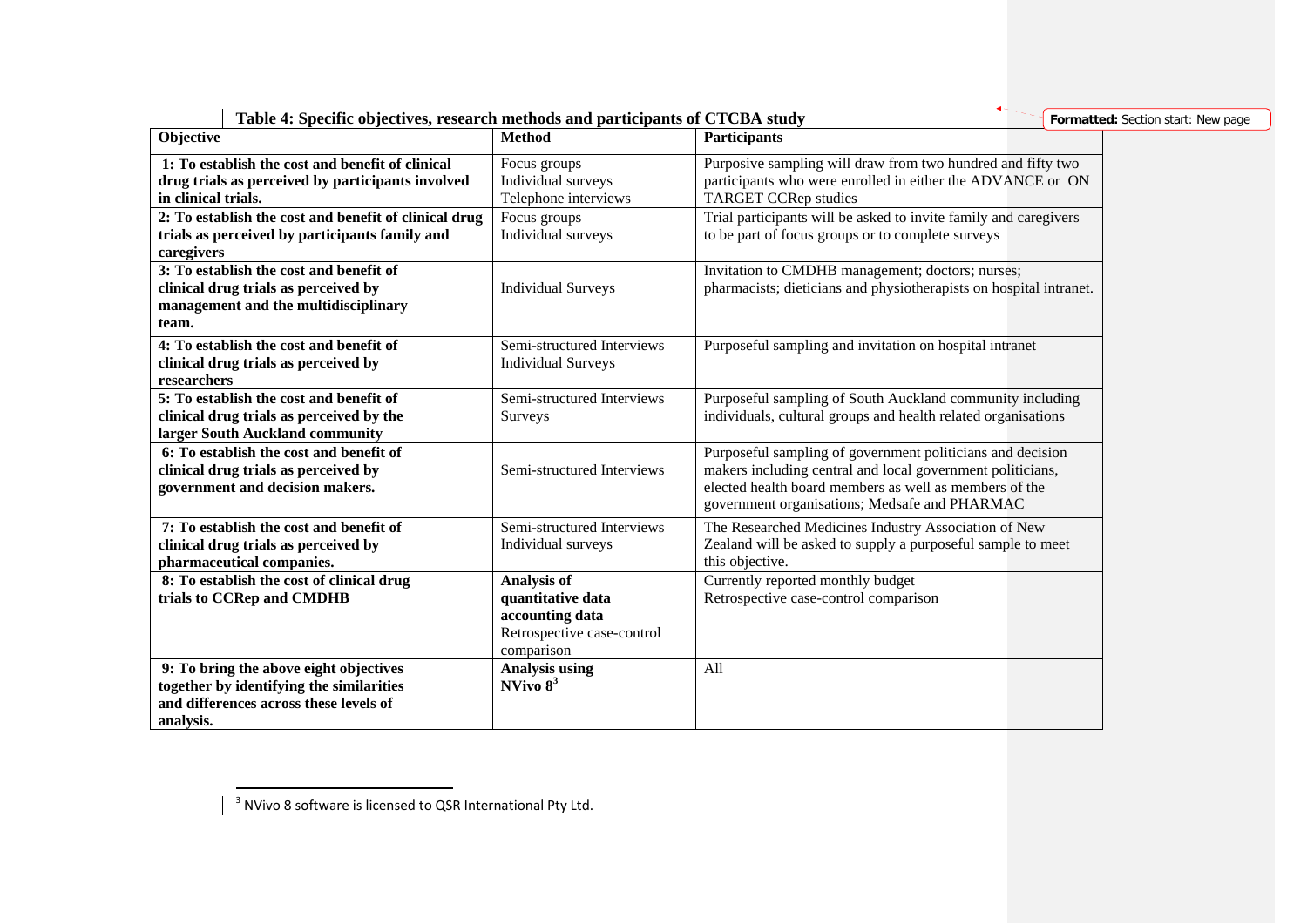

**Figure 1: Relationship between the CTCBA studies being conducted (adapted from Ryan 2009 p14)** 

Cost-benefit comprising of quantified and perceived costs and benefits (PhD)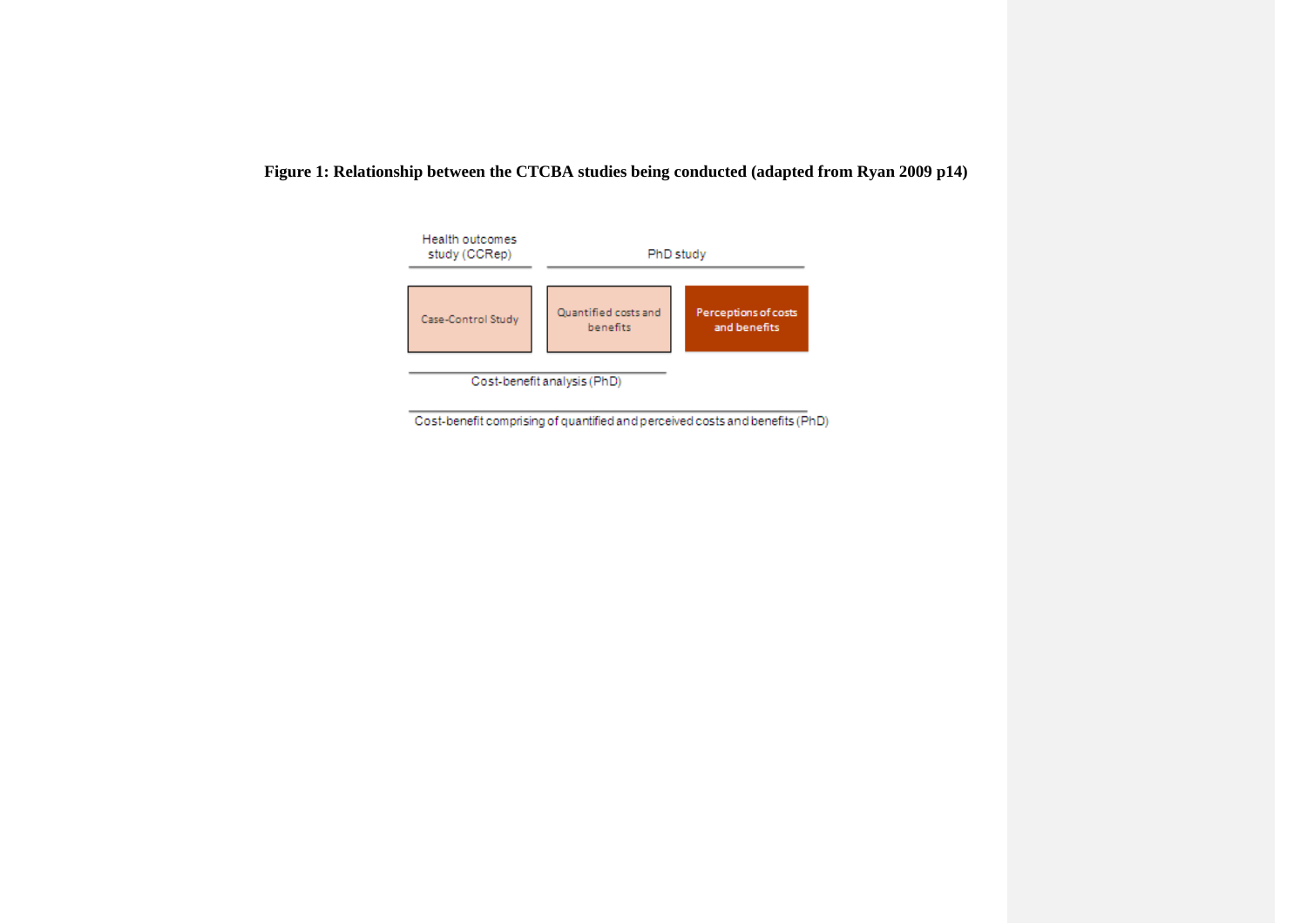**Figure 2: Layers of Analysis in the CTCBA** 

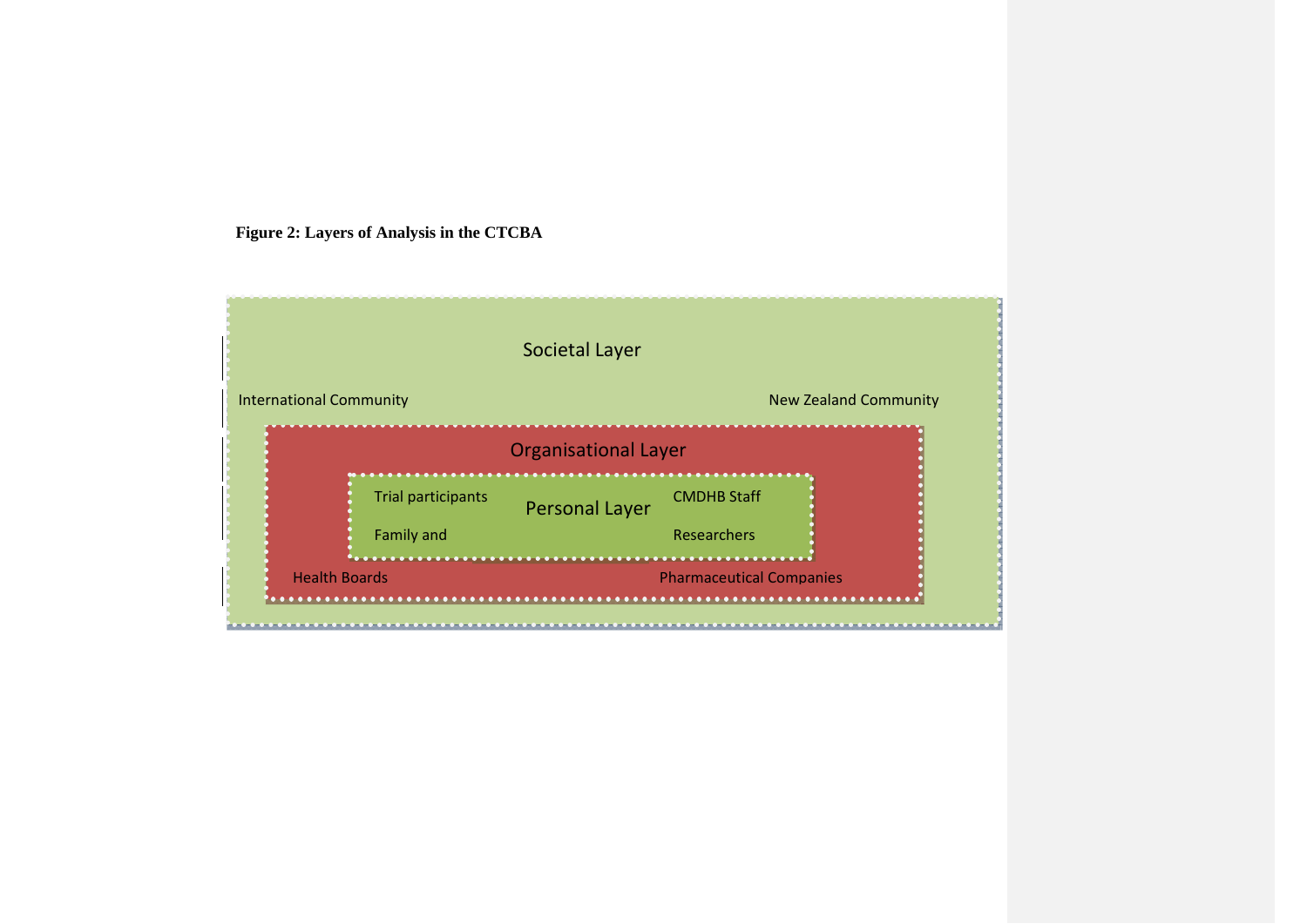**Figure 3: Decision tree for mixed method design based on Creswell 2003. Source: Doyle, et al., (2009).** 

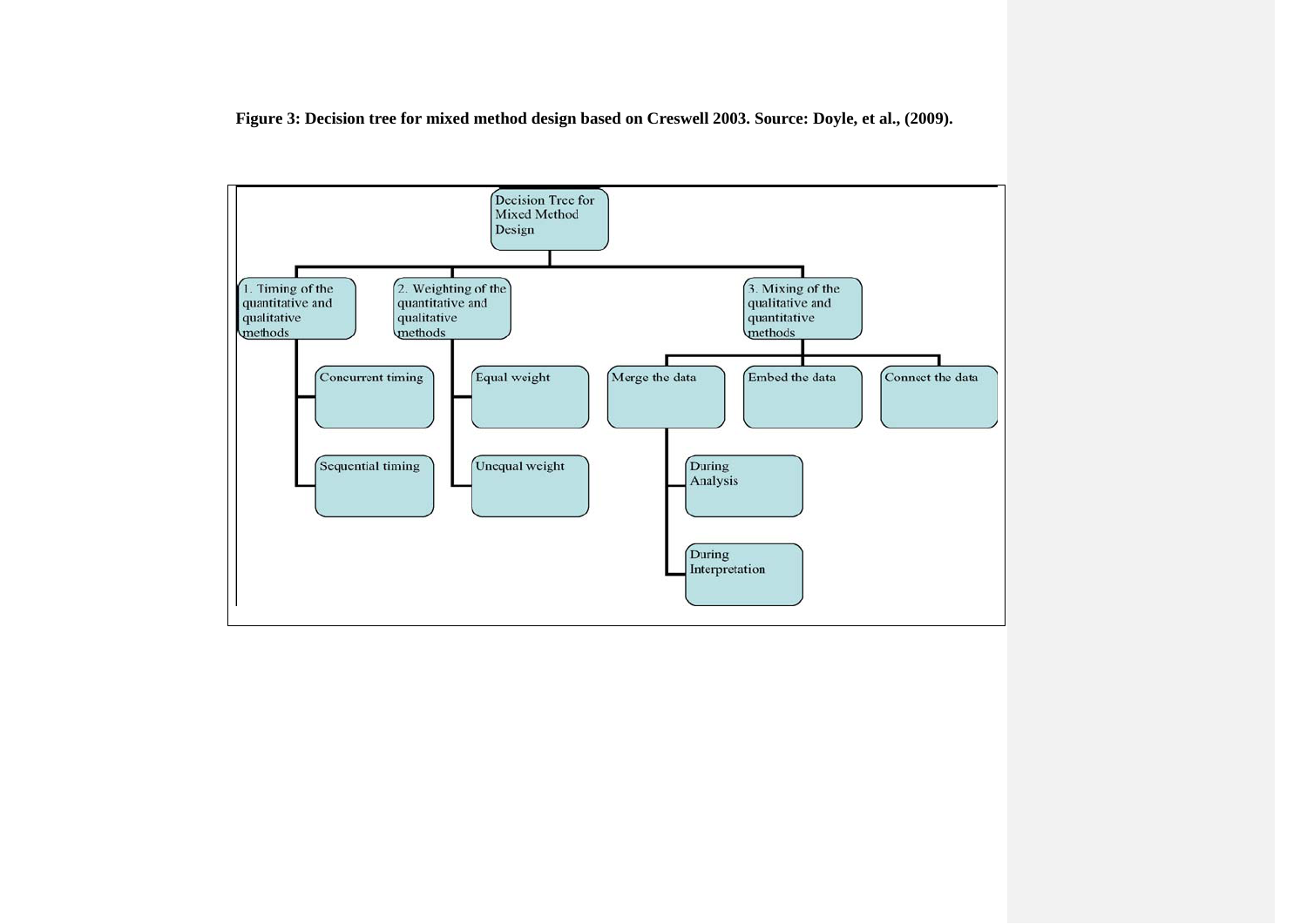**Figure 4: Creswell and Plano Clark's typology of mixed method research design Source: Brady and Byrne (2009).**